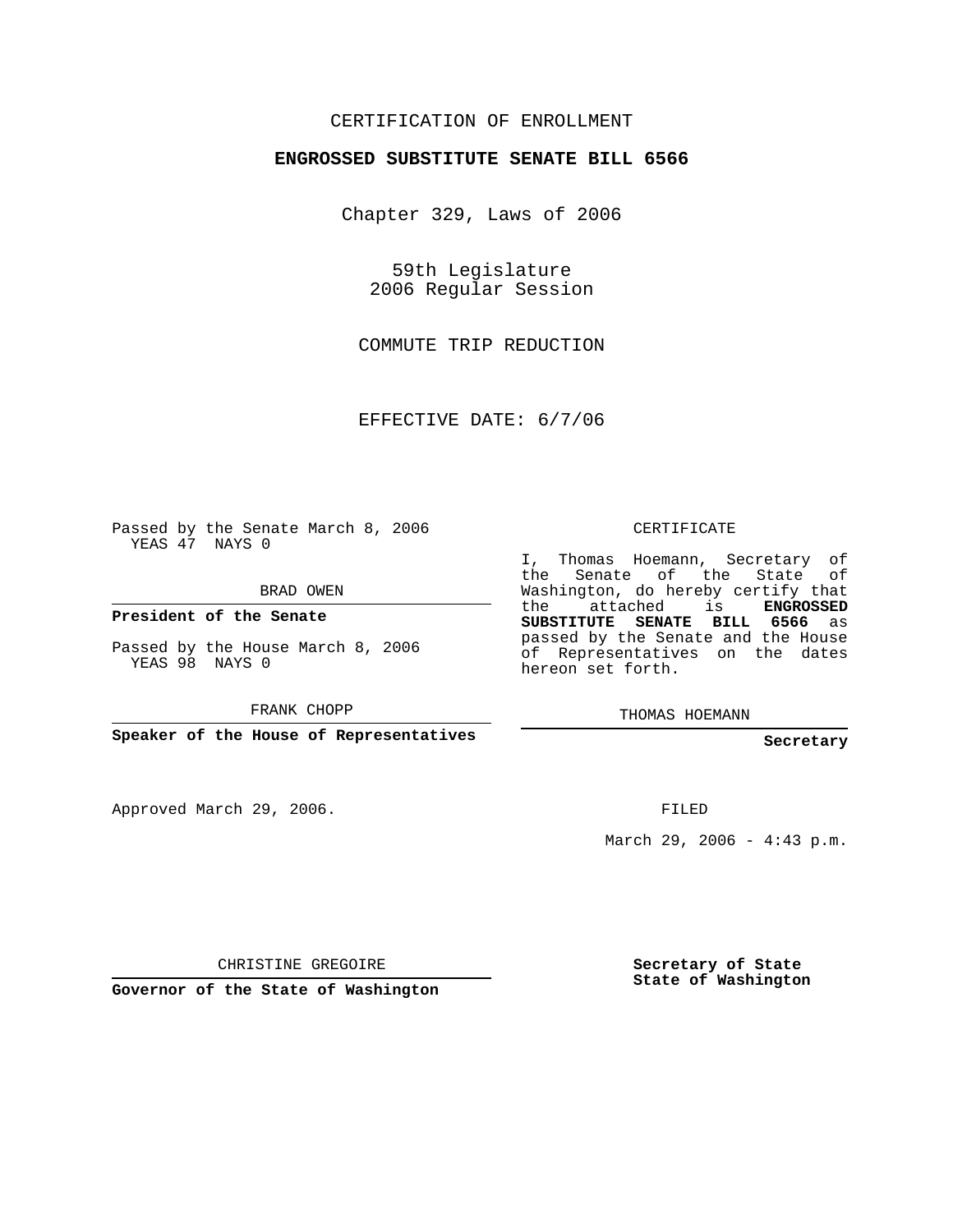## **ENGROSSED SUBSTITUTE SENATE BILL 6566** \_\_\_\_\_\_\_\_\_\_\_\_\_\_\_\_\_\_\_\_\_\_\_\_\_\_\_\_\_\_\_\_\_\_\_\_\_\_\_\_\_\_\_\_\_

\_\_\_\_\_\_\_\_\_\_\_\_\_\_\_\_\_\_\_\_\_\_\_\_\_\_\_\_\_\_\_\_\_\_\_\_\_\_\_\_\_\_\_\_\_

AS AMENDED BY THE HOUSE

Passed Legislature - 2006 Regular Session

### **State of Washington 59th Legislature 2006 Regular Session**

**By** Senate Committee on Transportation (originally sponsored by Senators Eide, Esser, Swecker, Haugen, Prentice and McAuliffe; by request of Department of Transportation)

READ FIRST TIME 02/02/06.

 1 AN ACT Relating to commute trip reduction; amending RCW 70.94.524, 2 70.94.527, 70.94.531, 70.94.534, 70.94.537, 70.94.541, 70.94.544, 3 70.94.547, and 70.94.551; and adding new sections to chapter 70.94 RCW.

4 BE IT ENACTED BY THE LEGISLATURE OF THE STATE OF WASHINGTON:

 5 **Sec. 1.** RCW 70.94.524 and 1991 c 202 s 11 are each amended to read 6 as follows:

 7 Unless the context clearly requires otherwise, the definitions in 8 this section apply throughout this chapter.

 (1) "A major employer" means a private or public employer, including state agencies, that employs one hundred or more full-time employees at a single worksite who begin their regular work day between 6:00 a.m. and 9:00 a.m. on weekdays for at least twelve continuous months during the year.

 (2) "Major worksite" means a building or group of buildings that are on physically contiguous parcels of land or on parcels separated solely by private or public roadways or rights of way, and at which 17 there are one hundred or more full-time employees ((of one or more 18 employers)), who begin their regular work day between 6:00 a.m. and 9:00 a.m. on weekdays, for at least twelve continuous months.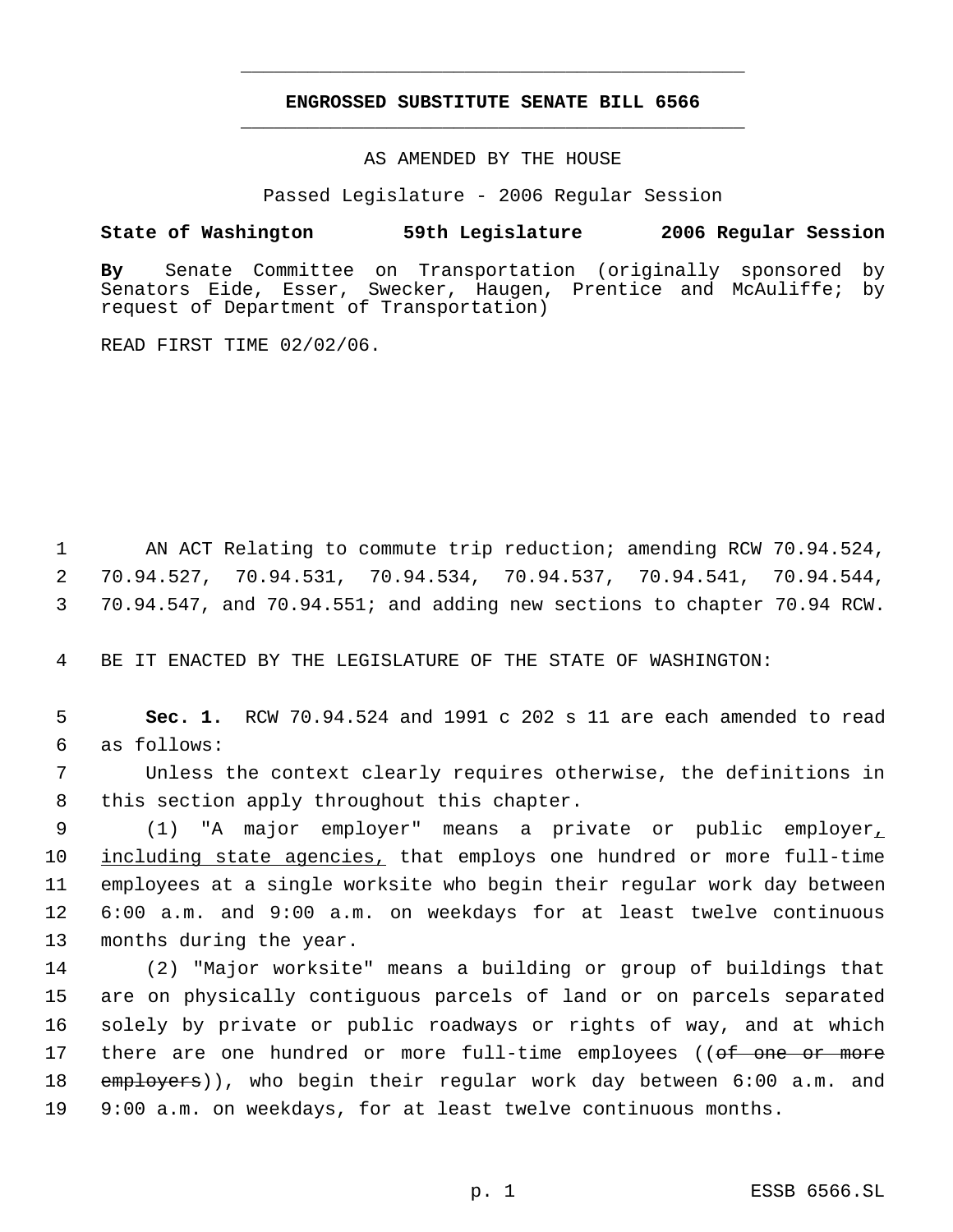(3) (("Commute trip reduction zones" mean areas, such as census tracts or combinations of census tracts, within a jurisdiction that are characterized by similar employment density, population density, level of transit service, parking availability, access to high occupancy vehicle facilities, and other factors that are determined to affect the level of single occupancy vehicle commuting.

 $(4)$ )) "Major employment installation" means a military base or federal reservation, excluding tribal reservations, at which there are one hundred or more full-time employees, who begin their regular workday between 6:00 a.m. and 9:00 a.m. on weekdays, for at least twelve continuous months during the year.

 (4) "Person hours of delay" means the daily person hours of delay per mile in the peak period of 6:00 a.m. to 9:00 a.m., as calculated using the best available methodology by the department of 15 transportation.

 (5) "Commute trip" means trips made from a worker's home to a worksite during the peak period of 6:00 a.m. to 9:00 a.m. on weekdays.  $((+5))$   $(6)$  "Proportion of single-occupant vehicle commute trips" means the number of commute trips made by single-occupant automobiles divided by the number of full-time employees.

 $(1 + 6)$ ) (7) "Commute trip vehicle miles traveled per employee" means the sum of the individual vehicle commute trip lengths in miles over a set period divided by the number of full-time employees during that period.

 $((+7))$   $(8)$  "Base year" means the  $($  (year January 1, 1992, through December 31, 1992, on which goals for vehicle miles traveled and single-occupant vehicle trips shall be based. Base year goals may be determined using the 1990 journey-to-work census data projected to the 29 year 1992 and shall be consistent with the growth management act. The task force shall establish a method to be used by jurisdictions to determine reductions of vehicle miles traveled)) twelve-month period commencing when a major employer is determined to be participating by the local jurisdiction, on which commute trip reduction goals shall be based.

 (9) "Growth and transportation efficiency center" means a defined, compact, mixed-use urban area that contains jobs or housing and supports multiple modes of transportation. For the purpose of funding, a growth and transportation efficiency center must meet minimum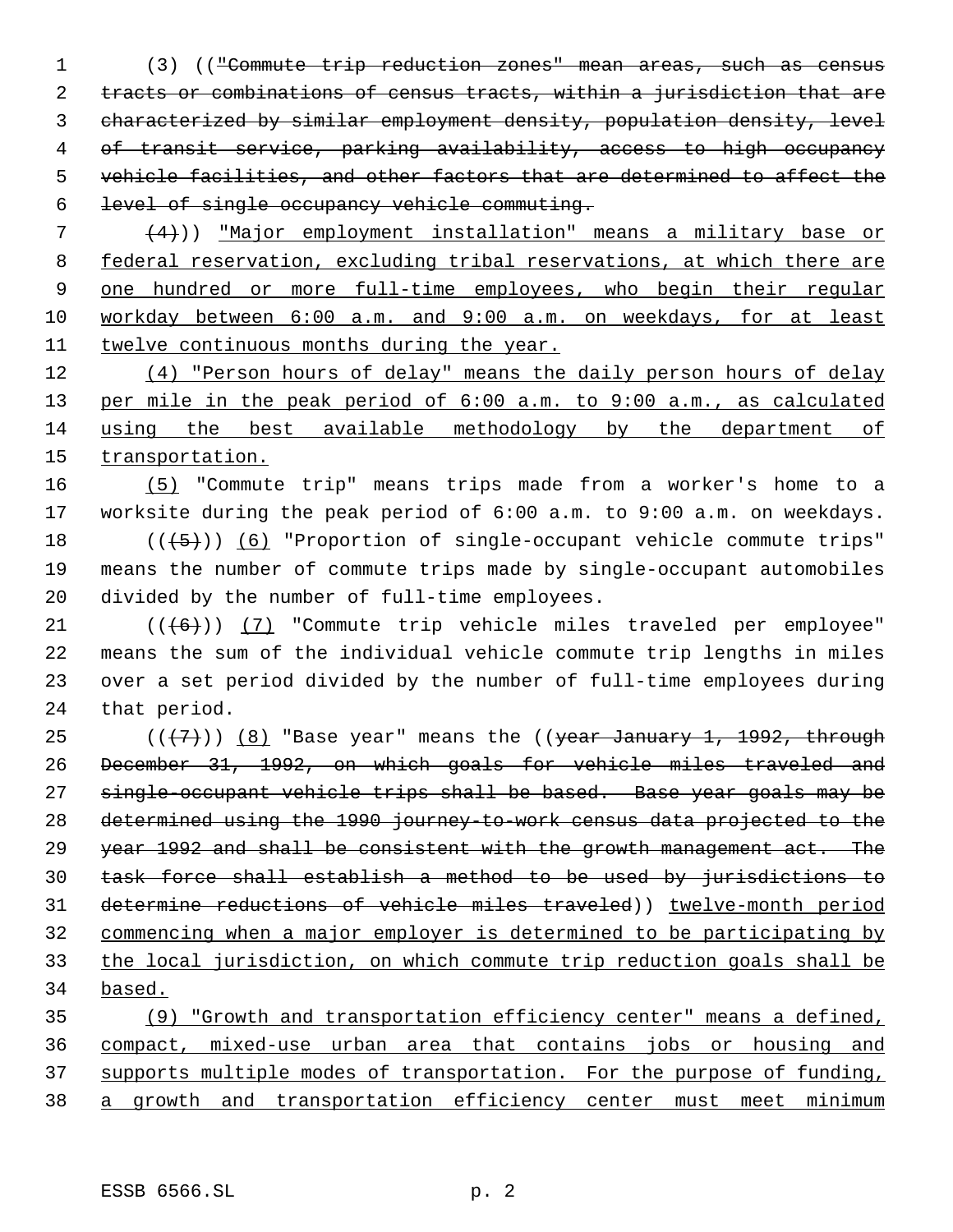criteria established by the commute trip reduction board under RCW 70.94.537, and must be certified by a regional transportation planning organization as established in RCW 47.80.020.

(10)(a) "Affected urban growth area" means:

 (i) An urban growth area, designated pursuant to RCW 36.70A.110, whose boundaries contain a state highway segment exceeding the one hundred person hours of delay threshold calculated by the department of 8 transportation, and any contiguous urban growth areas; and

 (ii) An urban growth area, designated pursuant to RCW 36.70A.110, containing a jurisdiction with a population over seventy thousand that adopted a commute trip reduction ordinance before the year 2000, and any contiguous urban growth areas.

 (b) Affected urban growth areas will be listed by the department of transportation in the rules for this act using the criteria identified in (a) of this subsection.

 (11) "Certification" means a determination by a regional 17 transportation planning organization that a locally designated growth and transportation efficiency center program meets the minimum criteria developed in a collaborative regional process and the rules established by the department of transportation.

 **Sec. 2.** RCW 70.94.527 and 1997 c 250 s 2 are each amended to read as follows:

23 (1) Each county ((with a population over one hundred fifty thousand, and each city or town within those counties containing a 25 major employer shall, by October 1, 1992, adopt by ordinance and implement a commute trip reduction plan for all major employers. The 27 plan shall be developed in cooperation with local transit agencies, regional transportation planning organizations as established in RCW 47.80.020, major employers, and the owners of and employers at major 30 worksites)) containing an urban growth area, designated pursuant to RCW 36.70A.110, and each city within an urban growth area with a state highway segment exceeding the one hundred person hours of delay threshold calculated by the department of transportation, as well as 34 those counties and cities located in any contiguous urban growth areas, shall adopt a commute trip reduction plan and ordinance for major employers in the affected urban growth area by a date specified by the commute trip reduction board. Jurisdictions located within an urban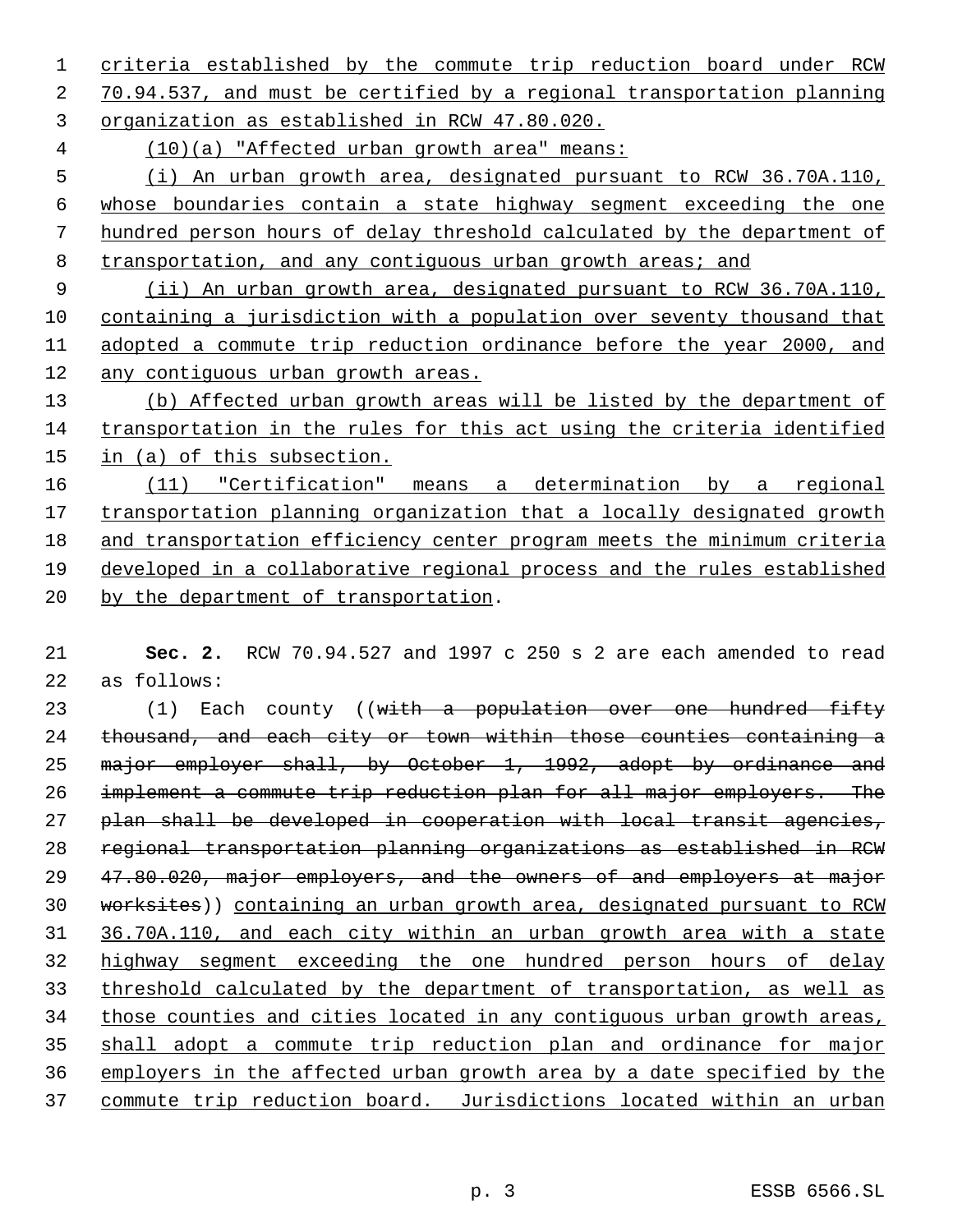growth area with a population greater than seventy thousand that adopted a commute trip reduction ordinance before the year 2000, as well as any jurisdiction within contiguous urban growth areas, shall also adopt a commute trip reduction plan and ordinance for major employers in the affected urban growth area by a date specified by the commute trip reduction board. Jurisdictions containing a major employment installation in a county with an affected growth area, designated pursuant to RCW 36.70A.110, shall adopt a commute trip 9 reduction plan and ordinance for major employers in the major employment installation by a date specified by the commute trip reduction board. The ordinance shall establish the requirements for major employers and provide an appeals process by which major 13 employers, who as a result of special characteristics of their business or its locations would be unable to meet the requirements of the ordinance, may obtain waiver or modification of those requirements. The plan shall be designed to achieve reductions in the proportion of 17 single-occupant vehicle commute trips and ((the commute trip vehicle 18 miles traveled per employee by employees of major public and private 19 sector employers in the jurisdiction)) be consistent with the rules 20 established by the department of transportation. The county, city, or town shall submit its adopted plan to the regional transportation planning organization. The county, city, or town plan shall be included in the regional commute trip reduction plan for regional transportation planning purposes, consistent with the rules established by the department of transportation in RCW 70.94.537.

26 (2) All other counties,  $((and))$  cities<sub> $\bot$ </sub> and towns  $((in - those)$ 27 counties,)) may adopt and implement a commute trip reduction plan consistent with department of transportation rules established under RCW 70.94.537. Tribal governments are encouraged to adopt a commute trip reduction plan for their lands. State investment in voluntary commute trip reduction plans shall be limited to those areas that meet criteria developed by the commute trip reduction board.

 (3) The department of ecology may, after consultation with the department of transportation, as part of the state implementation plan for areas that do not attain the national ambient air quality standards for carbon monoxide or ozone, require municipalities other than those identified in subsection (1) of this section to adopt and implement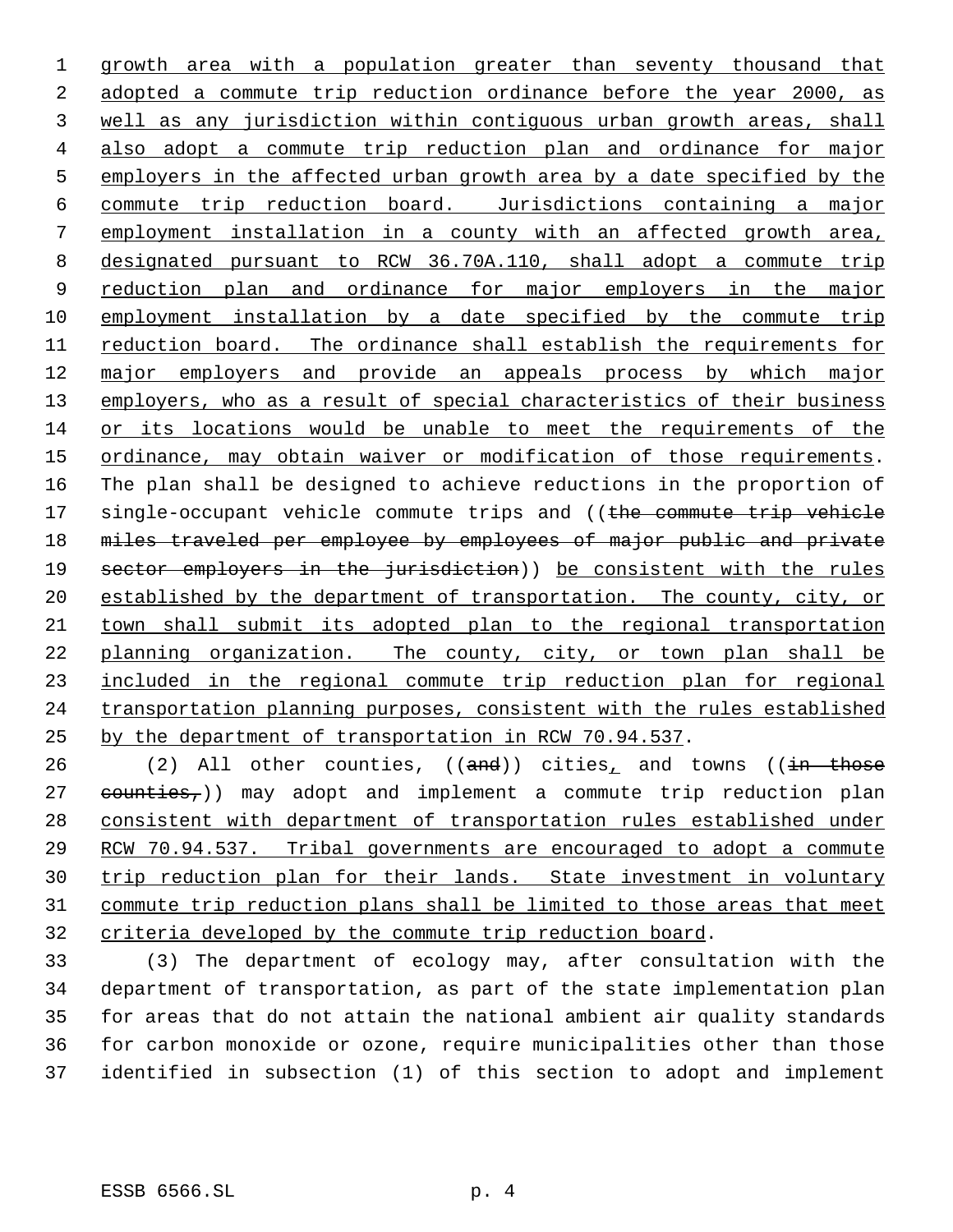commute trip reduction plans if the department determines that such plans are necessary for attainment of said standards.

 (4) A commute trip reduction plan shall be consistent with the 4 ((guidelines)) rules established under RCW 70.94.537 and shall include but is not limited to (a) goals for reductions in the proportion of single-occupant vehicle commute trips ((and the commute trip vehicle miles traveled per employee)) consistent with the state goals established by the commute trip reduction board under RCW 70.94.537 and the regional commute trip reduction plan goals established in the 10 regional commute trip reduction plan; (b) ((designation of commute trip 11 reduction zones; (c))) a description of the requirements for major public and private sector employers to implement commute trip reduction 13 programs;  $((\{d\}))(c)$  a commute trip reduction program for employees of 14 the county, city, or town;  $((e)$  a review of local parking policies and 15 ordinances as they relate to employers and major worksites and any 16 revisions necessary to comply with commute trip reduction goals and 17 guidelines; (f) an appeals process by which major employers, who as a result of special characteristics of their business or its locations would be unable to meet the requirements of a commute trip reduction 20 plan, may obtain waiver or modification of those requirements; and  $\left(4\right)$ ) and (d) means, consistent with rules established by the 22 department of transportation, for determining base year values ((of the proportion of single-occupant vehicle commute trips and the commute 24 trip vehicle miles traveled per employee)) and progress toward meeting 25 commute trip reduction plan goals ((on an annual basis. Goals which are established shall take into account existing transportation demand 27 management efforts which are made by major employers. Each 28 jurisdiction shall ensure that employers shall receive full credit for the results of transportation demand management efforts and commute trip reduction programs which have been implemented by major employers prior to the base year. The goals for miles traveled per employee for all major employers shall not be less than a fifteen percent reduction from the worksite base year value or the base year value for the commute trip reduction zone in which their worksite is located by January 1, 1995, twenty percent reduction from the base year values by January 1, 1997, twenty-five percent reduction from the base year values by January 1, 1999, and a thirty-five percent reduction from the base year values by January 1, 2005.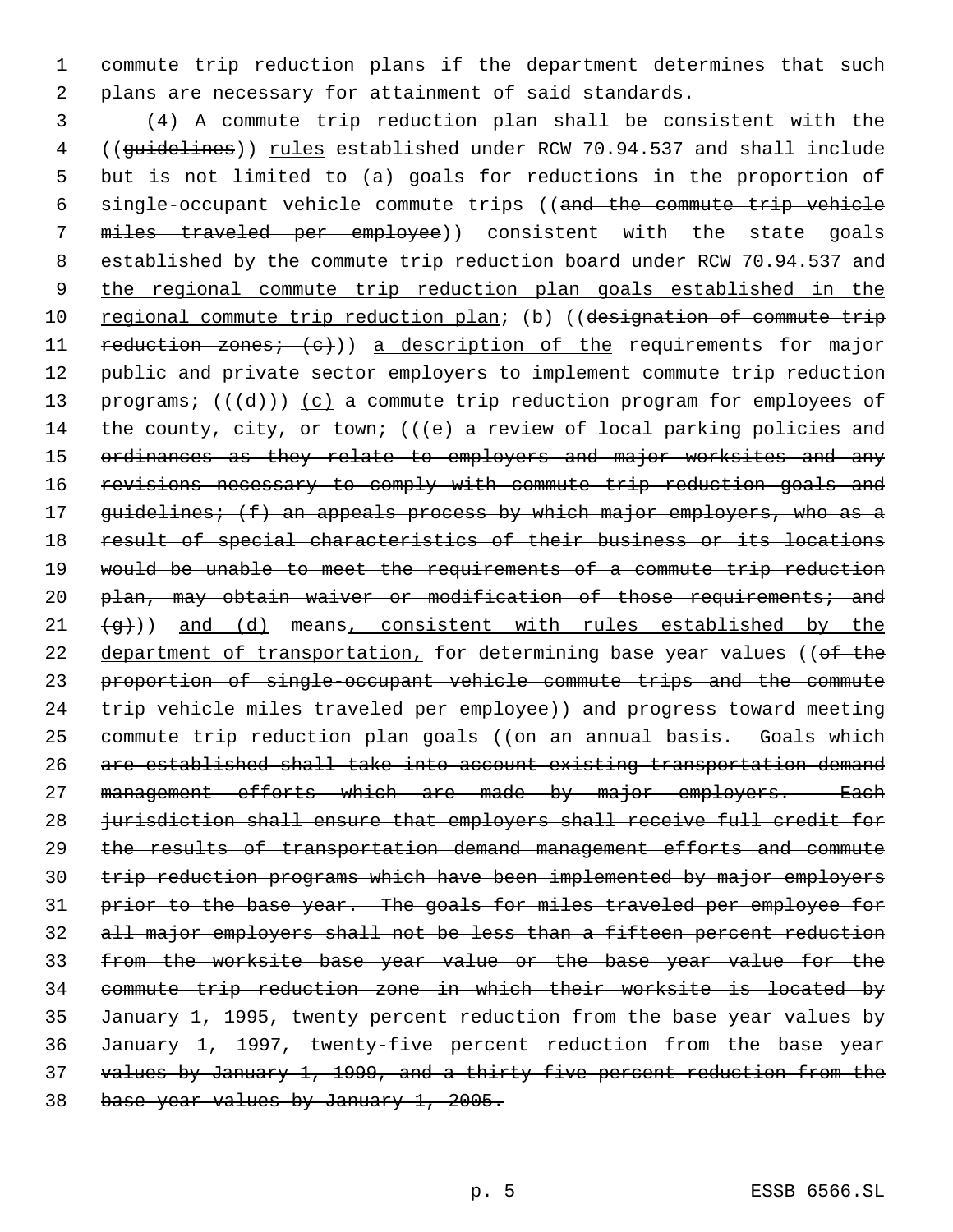(5) A county, city, or town may, as part of its commute trip reduction plan, require commute trip reduction programs for employers with ten or more full time employees at major worksites in federally designated nonattainment areas for carbon monoxide and ozone. The county, city or town shall develop the programs in cooperation with affected employers and provide technical assistance to the employers in implementing such programs)). The plan shall be developed in consultation with local transit agencies, the applicable regional transportation planning organization, major employers, and other interested parties.

 $((+6))$  (5) The commute trip reduction plans adopted by counties, cities, and towns under this chapter shall be consistent with and may be incorporated in applicable state or regional transportation plans and local comprehensive plans and shall be coordinated, and consistent with, the commute trip reduction plans of counties, cities, or towns with which the county, city, or town has, in part, common borders or related regional issues. Such regional issues shall include assuring consistency in the treatment of employers who have worksites subject to the requirements of this chapter in more than one jurisdiction. 20 Counties, cities,  $((\theta \hat{r}))$  and towns adopting commute trip reduction plans may enter into agreements through the interlocal cooperation act or by resolution or ordinance as appropriate with other jurisdictions, 23 local transit agencies, transportation management associations or other private or nonprofit providers of transportation services, or regional transportation planning organizations to coordinate the development and implementation of such plans. Transit agencies shall work with 27 counties, cities, and towns as a part of their six-year transit development plan established in RCW 35.58.2795 to take into account the location of major employer worksites when planning and prioritizing transit service changes or the expansion of public transportation 31 services, including rideshare services. Counties, cities, or towns adopting a commute trip reduction plan shall review it annually and revise it as necessary to be consistent with applicable plans developed under RCW 36.70A.070. Regional transportation planning organizations shall review the local commute trip reduction plans during the development and update of the regional commute trip reduction plan.

 (6) Each affected regional transportation planning organization shall adopt a commute trip reduction plan for its region consistent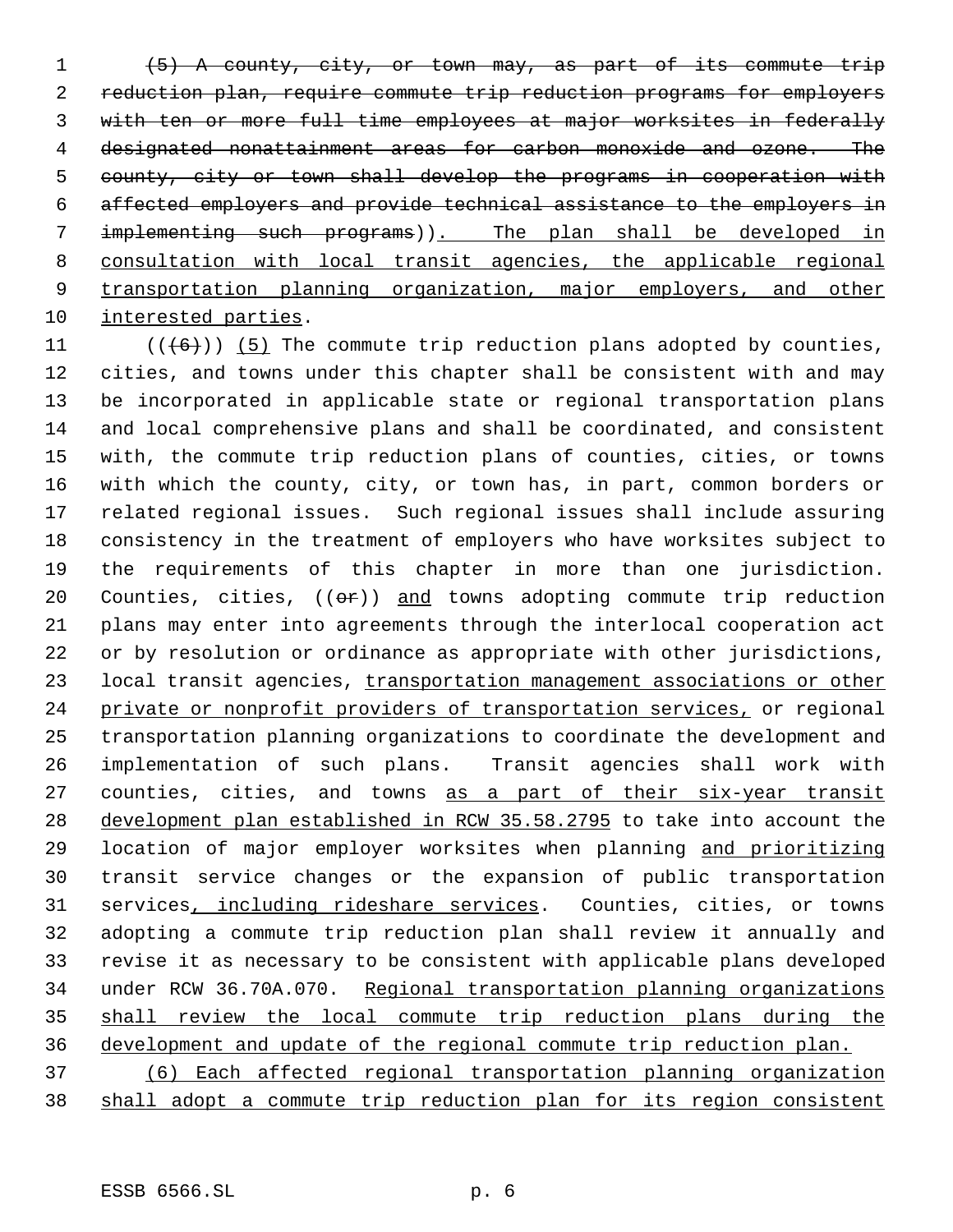with the rules and deadline established by the department of transportation under RCW 70.94.537. The plan shall include, but is not limited to: (a) Regional program goals for commute trip reduction in urban growth areas and all designated growth and transportation efficiency centers; (b) a description of strategies for achieving the goals; (c) a sustainable financial plan describing projected revenues 7 and expenditures to meet the goals; (d) a description of the way in which progress toward meeting the goals will be measured; and (e) 9 minimum criteria for growth and transportation efficiency centers. (i) Regional transportation planning organizations shall review proposals from local jurisdictions to designate growth and transportation efficiency centers and shall determine whether the proposed growth and 13 transportation efficiency center is consistent with the criteria defined in the regional commute trip reduction plan. (ii) Growth and 15 transportation efficiency centers certified as consistent with the minimum requirements by the regional transportation planning organization shall be identified in subsequent updates of the regional commute trip reduction plan. These plans shall be developed in collaboration with all affected local jurisdictions, transit agencies, and other interested parties within the region. The plan will be reviewed and approved by commute trip reduction board as established under RCW 70.94.537. Regions without an approved regional commute trip reduction plan shall not be eligible for state commute trip reduction program funds. The regional commute trip reduction plan shall be consistent with

 and incorporated into transportation demand management components in the regional transportation plan as required by RCW 47.80.030.

28 (7) Each ((county, city, or town)) regional transportation planning organization implementing a regional commute trip reduction program shall, ((within thirty days submit a summary of its plan along with certification of adoption)) consistent with the rules and deadline established by the department of transportation, submit its plan as well as any related local commute trip reduction plans and certified growth and transportation efficiency center programs, to the commute 35 trip reduction ((task force)) board established under RCW 70.94.537. The commute trip reduction board shall review the regional commute trip reduction plan and the local commute trip reduction plans. The regional transportation planning organization shall collaborate with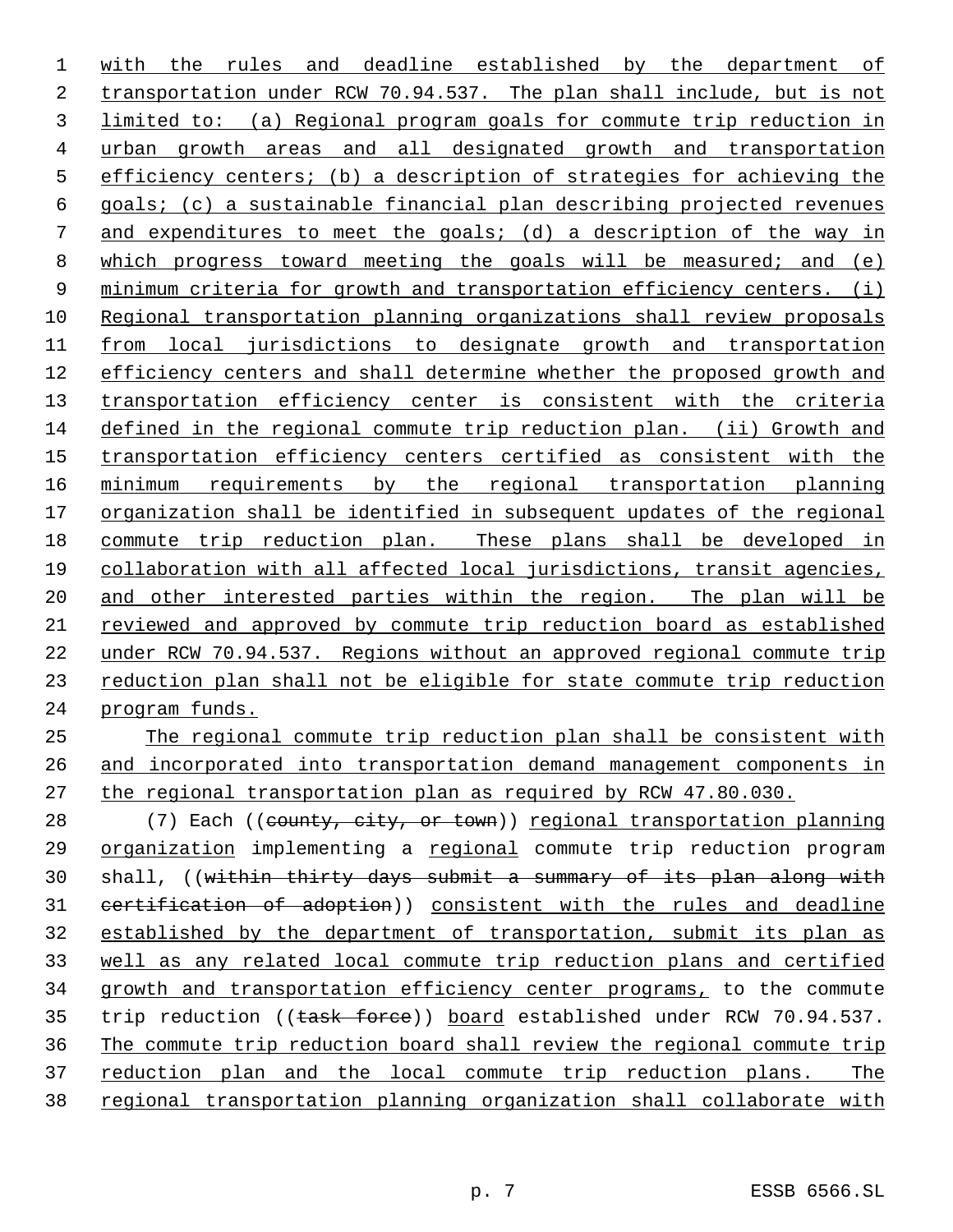1 the commute trip reduction board to evaluate the consistency of local 2 commute trip reduction plans with the regional commute trip reduction 3 plan. Local and regional plans must be approved by the commute trip 4 reduction board in order to be eligible for state funding provided for 5 the purposes of this chapter.

 6 (8) Each ((county, city, or town)) regional transportation planning 7 organization implementing a regional commute trip reduction program 8 shall submit an annual progress report to the commute trip reduction 9 ((task force)) board established under RCW 70.94.537. The report shall 10 be due ((July 1, 1994, and each July 1st thereafter through July 1, 11 2006)) at the end of each state fiscal year for which the program has 12 been implemented. The report shall describe progress in attaining the 13 applicable commute trip reduction goals ((for each commute trip 14 reduction zone)) and shall highlight any problems being encountered in 15 achieving the goals. The information shall be reported in a form 16 established by the commute trip reduction ((task force)) board.

 (9) Any waivers or modifications of the requirements of a commute trip reduction plan granted by a jurisdiction shall be submitted for 19 review to the commute trip reduction ((task force)) board established 20 under RCW 70.94.537. The commute trip reduction ((task force)) board may not deny the granting of a waiver or modification of the requirements of a commute trip reduction plan by a jurisdiction but they may notify the jurisdiction of any comments or objections.

 (10) ((Each county, city, or town implementing a commute trip reduction program shall count commute trips eliminated through work-at- home options or alternate work schedules as one and two-tenths vehicle 27 trips eliminated for the purpose of meeting trip reduction goals.

28 (11) Each county, city, or town implementing a commute trip reduction program shall ensure that employers that have modified their employees' work schedules so that some or all employees are not scheduled to arrive at work between 6:00 a.m. and 9:00 a.m. are provided credit when calculating single-occupancy vehicle use and vehicle miles traveled at that worksite. This credit shall be awarded if implementation of the schedule change was an identified element in that worksite's approved commute trip reduction program or if the schedule change occurred because of impacts associated with chapter 36.70A RCW, the growth management act.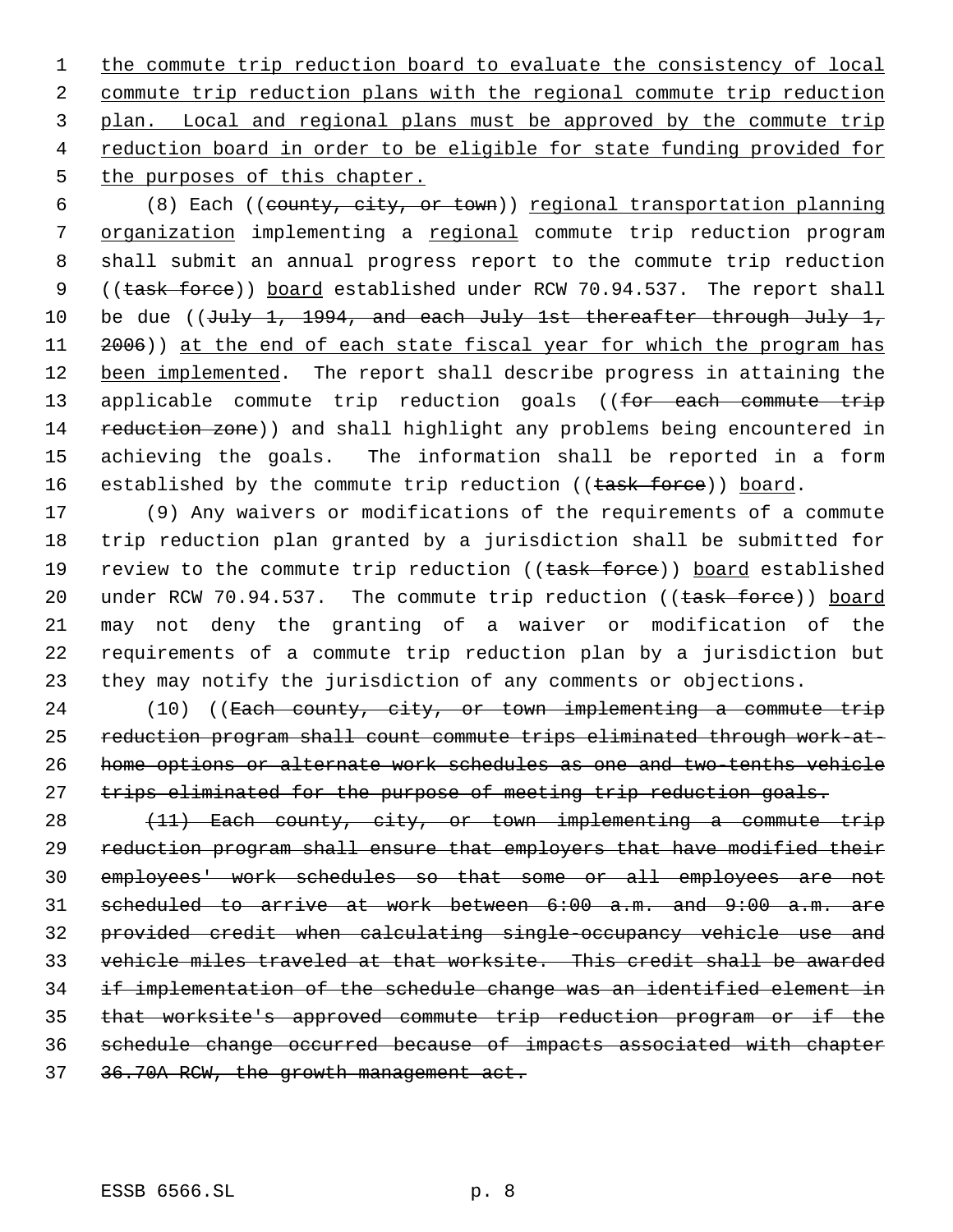(12))) Plans implemented under this section shall not apply to commute trips for seasonal agricultural employees.

 (( $\left(\frac{13}{13}\right)$ ) (11) Plans implemented under this section shall not apply to construction worksites when the expected duration of the construction project is less than two years.

 (12) If an affected urban growth area has not previously implemented a commute trip reduction program and the state has funded solutions to state highway deficiencies to address the area's exceeding 9 the person hours of delay threshold, the affected urban growth area shall be exempt from the duties of this section for a period not exceeding two years.

 NEW SECTION. **Sec. 3.** A new section is added to chapter 70.94 RCW to read as follows:

 Nothing in this act preempts the ability of state employees to collectively bargain over commute trip reduction issues, including parking fees under chapter 41.80 RCW, or the ability of private sector employees to collectively bargain over commute trip reduction issues if previously such issues were mandatory subjects of collective bargaining.

 NEW SECTION. **Sec. 4.** A new section is added to chapter 70.94 RCW to read as follows:

 (1) A county, city, or town may, as part of its commute trip reduction plan, designate existing activity centers listed in its comprehensive plan or new activity centers as growth and transportation efficiency centers and establish a transportation demand management program in the designated area.

 (a) The transportation demand management program for the growth and transportation efficiency center shall be developed in consultation with local transit agencies, the applicable regional transportation planning organization, major employers, and other interested parties.

 (b) In order to be eligible for state funding provided for the purposes of this section, designated growth and transportation efficiency centers shall be certified by the applicable regional transportation organization to: (i) Meet the minimum land use and transportation criteria established in collaboration among local jurisdictions, transit agencies, the regional transportation planning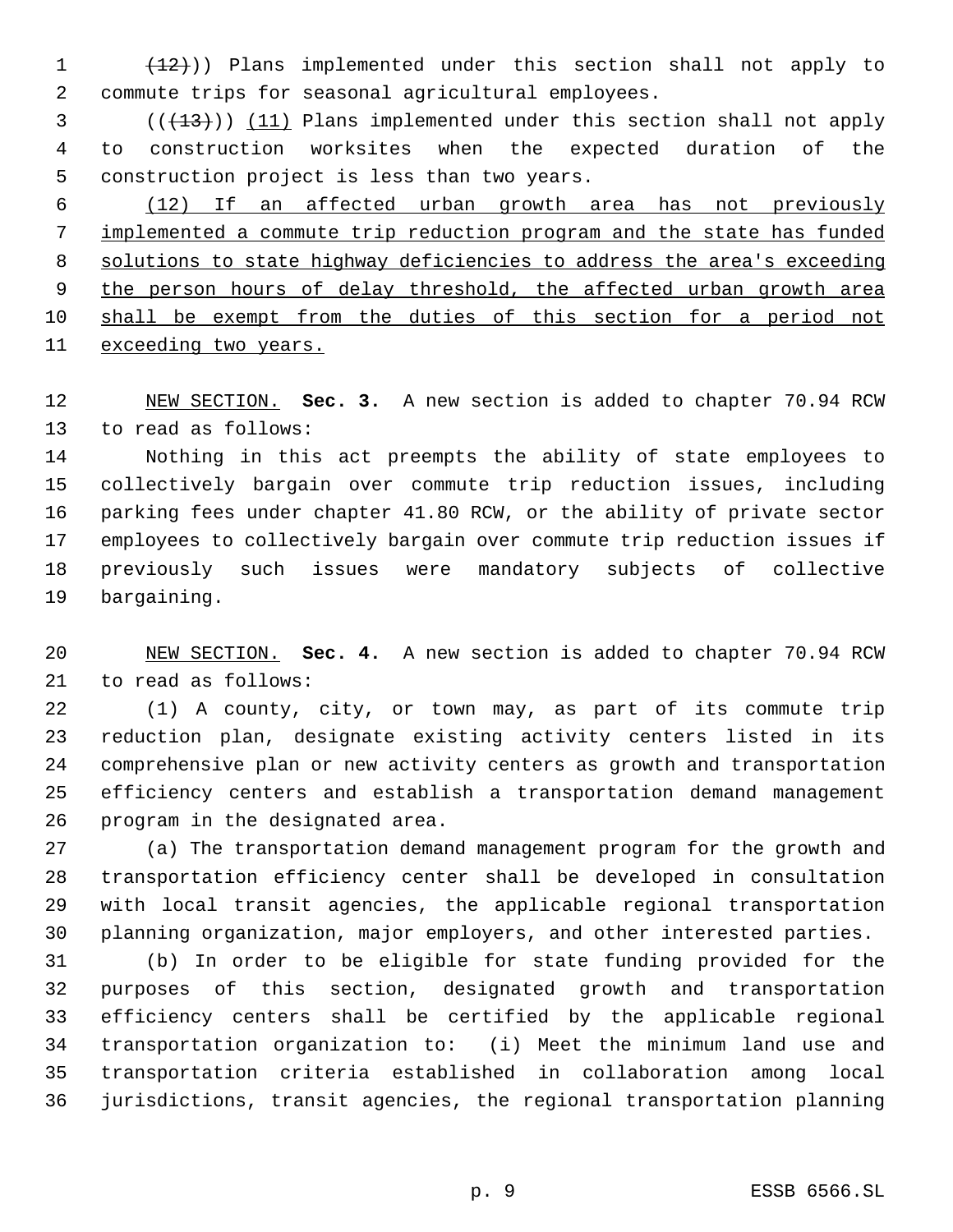organization, and other interested parties as part of the regional commute trip reduction plan; and (ii) have established a transportation demand management program that includes the elements identified in (c) of this subsection and is consistent with the rules established by the department of transportation in RCW 70.94.537(2). If a designated growth and transportation efficiency center is denied certification, the local jurisdiction may appeal the decision to the commute trip reduction board.

 (c) Transportation demand management programs for growth and transportation efficiency centers shall include, but are not limited to: (i) Goals for reductions in the proportion of single-occupant vehicle trips that are more aggressive than the state program goal established by the commute trip reduction board; (ii) a sustainable financial plan demonstrating how the program can be implemented to meet state and regional trip reduction goals, indicating resources from public and private sources that are reasonably expected to be made available to carry out the plan, and recommending any innovative financing techniques consistent with chapter 47.29 RCW, including public/private partnerships, to finance needed facilities, services, and programs; (iii) a proposed organizational structure for implementing the program; (iv) a proposal to measure performance toward the goal and implementation progress; and (v) an evaluation to which local land use and transportation policies apply, including parking policies and ordinances, to determine the extent that they complement and support the trip reduction investments of major employers. Each of these program elements shall be consistent with the rules established under RCW 70.94.537.

 (d) A designated growth and transportation efficiency center shall be consistent with the land use and transportation elements of the local comprehensive plan.

 (e) Transit agencies, local governments, and regional transportation planning organizations shall identify certified growth and transportation efficiency centers as priority areas for new service and facility investments in their respective investment plans.

 (2) A county, city, or town that has established a growth and transportation efficiency center program shall support vehicle trip reduction activities in the designated area. The implementing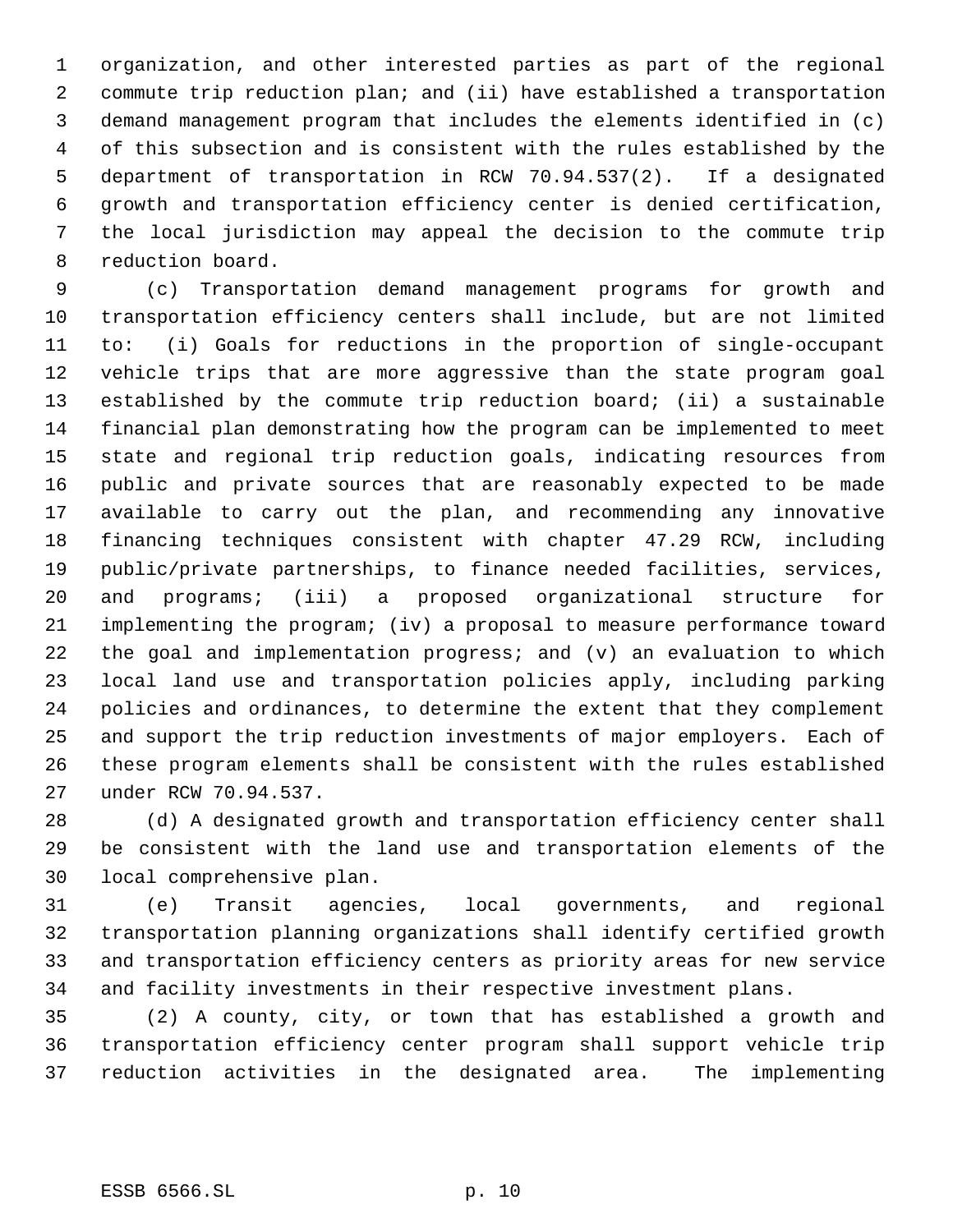jurisdiction shall adopt policies, ordinances, and funding strategies that will lead to attainment of program goals in those areas.

 **Sec. 5.** RCW 70.94.531 and 1997 c 250 s 3 are each amended to read as follows:

 (1) State agency worksites are subject to the same requirements under this section and RCW 70.94.534 as private employers.

7 (2) Not more than ((six months)) ninety days after the adoption of 8 ((the)) a jurisdiction's commute trip reduction plan ((by  $a$ 9 jurisdiction)), each major employer in that jurisdiction shall perform 10 a baseline measurement consistent with the rules established by the 11 department of transportation under RCW 70.94.537. Not more than ninety 12 days after receiving the results of the baseline measurement, each major employer shall develop a commute trip reduction program and shall submit a description of that program to the jurisdiction for review. 15 The program shall be implemented not more than ((six months)) ninety 16 days after ((submission to)) approval by the jurisdiction.

 $((+2)^{n})$  (3) A commute trip reduction program of a major employer shall consist of, at a minimum (a) designation of a transportation coordinator and the display of the name, location, and telephone number 20 of the coordinator in a prominent manner at each affected worksite; (b) regular distribution of information to employees regarding alternatives 22 to single-occupant vehicle commuting; (c) ((an annual)) a regular review of employee commuting and reporting of progress toward meeting the single-occupant vehicle reduction goals to the county, city, or town consistent with the method established in the commute trip reduction plan and the rules established by the department of 27 transportation under RCW 70.94.537; and (d) implementation of a set of measures designed to achieve the applicable commute trip reduction goals adopted by the jurisdiction. Such measures may include but are not limited to:

 (i) Provision of preferential parking or reduced parking charges, or both, for high occupancy vehicles;

 (ii) Instituting or increasing parking charges for single-occupant vehicles;

 (iii) Provision of commuter ride matching services to facilitate employee ridesharing for commute trips;

(iv) Provision of subsidies for transit fares;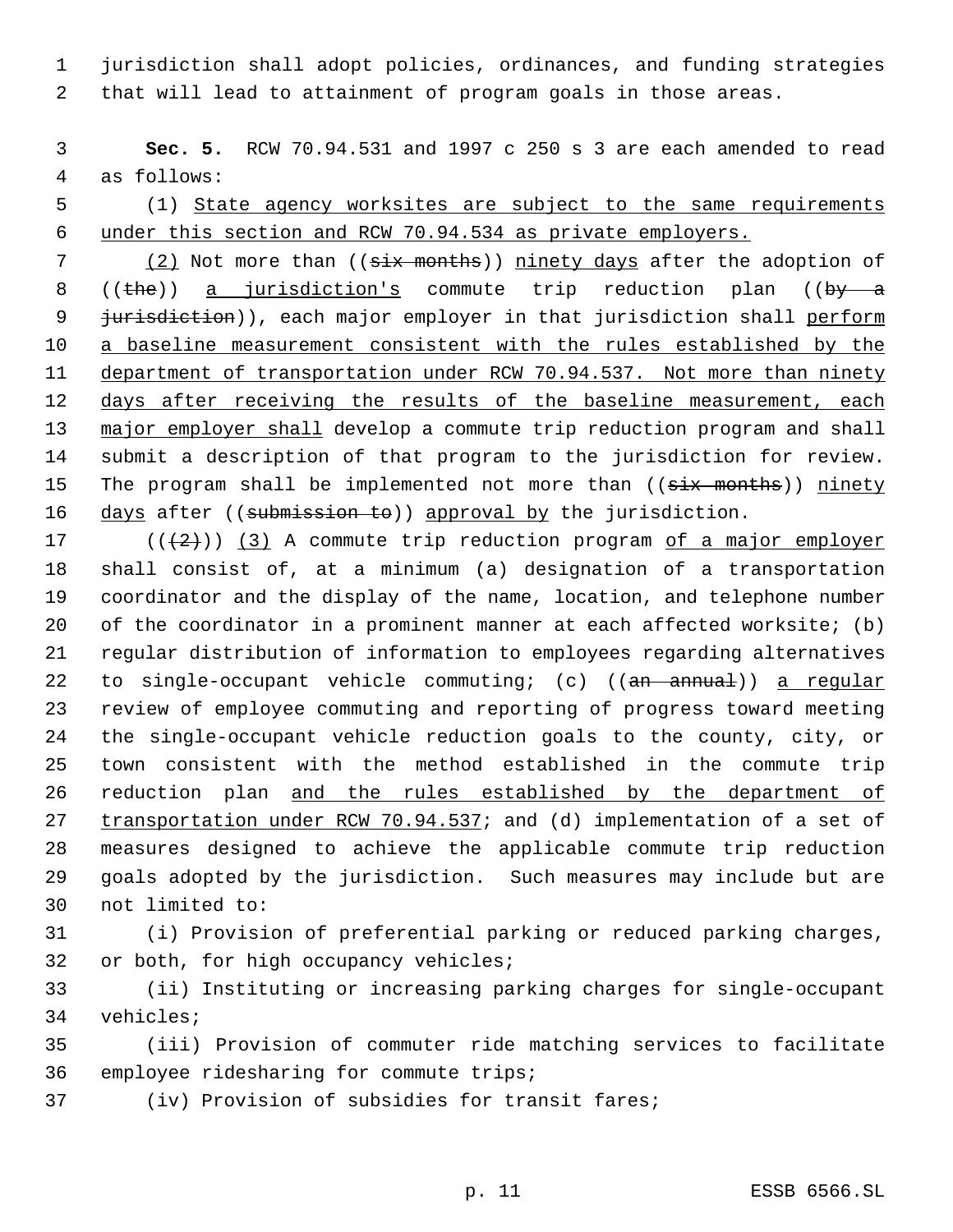(v) Provision of vans for van pools;

(vi) Provision of subsidies for car pooling or van pooling;

 (vii) Permitting the use of the employer's vehicles for car pooling or van pooling;

 (viii) Permitting flexible work schedules to facilitate employees' use of transit, car pools, or van pools;

 (ix) Cooperation with transportation providers to provide 8 additional regular or express service to the worksite;

 (x) Construction of special loading and unloading facilities for 10 transit, car pool, and van pool users;

 (xi) Provision of bicycle parking facilities, lockers, changing areas, and showers for employees who bicycle or walk to work;

 (xii) Provision of a program of parking incentives such as a rebate for employees who do not use the parking facility;

 (xiii) Establishment of a program to permit employees to work part or full time at home or at an alternative worksite closer to their homes;

 (xiv) Establishment of a program of alternative work schedules such as compressed work week schedules which reduce commuting; and

 (xv) Implementation of other measures designed to facilitate the use of high-occupancy vehicles such as on-site day care facilities and emergency taxi services.

23 ( $(\langle 3\rangle)$ )  $(4)$  Employers or owners of worksites may form or utilize 24 existing transportation management associations or other transportation-related associations authorized by RCW 35.87A.010 to assist members in developing and implementing commute trip reduction programs.

28  $((+4))$   $(5)$  Employers shall make a good faith effort towards 29 achievement of the goals identified in RCW 70.94.527(4)( $(\frac{4}{9})$ ) (d).

 **Sec. 6.** RCW 70.94.534 and 1997 c 250 s 4 are each amended to read as follows:

 (1) Each jurisdiction implementing a commute trip reduction plan under this chapter or as part of a plan or ordinance developed under RCW 36.70A.070 shall review each employer's initial commute trip reduction program to determine if the program is likely to meet the applicable commute trip reduction goals. The employer shall be notified by the jurisdiction of its findings. If the jurisdiction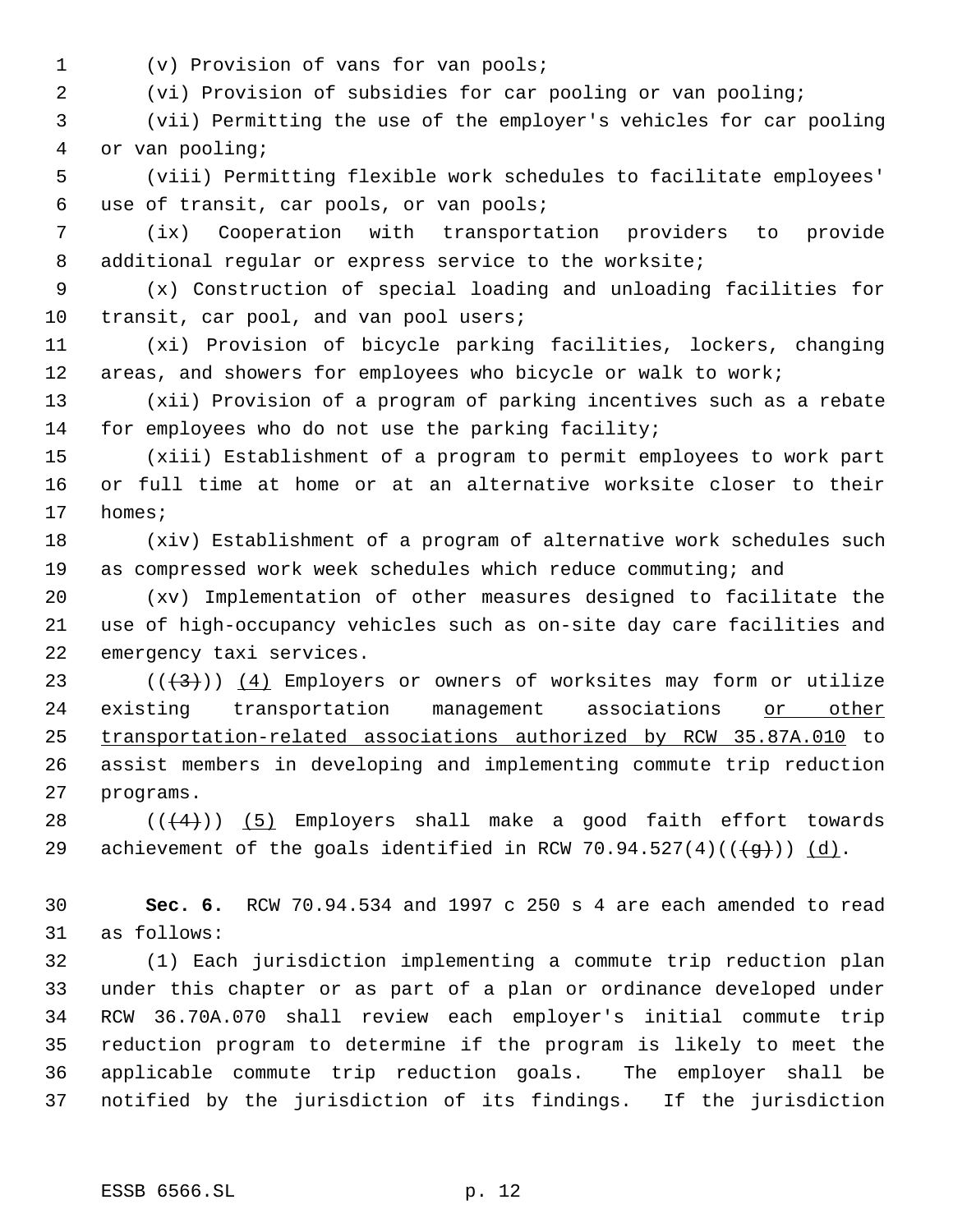finds that the program is not likely to meet the applicable commute trip reduction goals, the jurisdiction will work with the employer to modify the program as necessary. The jurisdiction shall complete review of each employer's initial commute trip reduction program within 5 ((three months)) ninety days of receipt.

 (2) Employers implementing commute trip reduction programs are expected to undertake good faith efforts to achieve the goals outlined in RCW 70.94.527(4). Employers are considered to be making a good faith effort if the following conditions have been met:

 (a) The employer has met the minimum requirements identified in RCW 11  $70.94.531$ ; ((and))

 (b) The employer has notified the jurisdiction of its intent to 13 substantially change or modify its program and has either received the approval of the jurisdiction to do so or has acknowledged that its 15 program may not be approved without additional modifications;

 (c) The employer has provided adequate information and 17 documentation of implementation when requested by the jurisdiction; and (d) The employer is working collaboratively with its jurisdiction to continue its existing program or is developing and implementing program modifications likely to result in improvements to the program over an agreed upon length of time.

22 (3) Each jurisdiction shall ((annually)) review at least once every 23 two years each employer's progress and good faith efforts toward meeting the applicable commute trip reduction goals. If an employer makes a good faith effort, as defined in this section, but is not likely to meet the applicable commute trip reduction goals, the jurisdiction shall work collaboratively with the employer to make modifications to the commute trip reduction program. Failure of an employer to reach the applicable commute trip reduction goals is not a violation of this chapter.

 (4) If an employer fails to make a good faith effort and fails to meet the applicable commute trip reduction goals, the jurisdiction shall work collaboratively with the employer to propose modifications to the program and shall direct the employer to revise its program within thirty days to incorporate those modifications or modifications which the jurisdiction determines to be equivalent.

 (5) Each jurisdiction implementing a commute trip reduction plan pursuant to this chapter may impose civil penalties, in the manner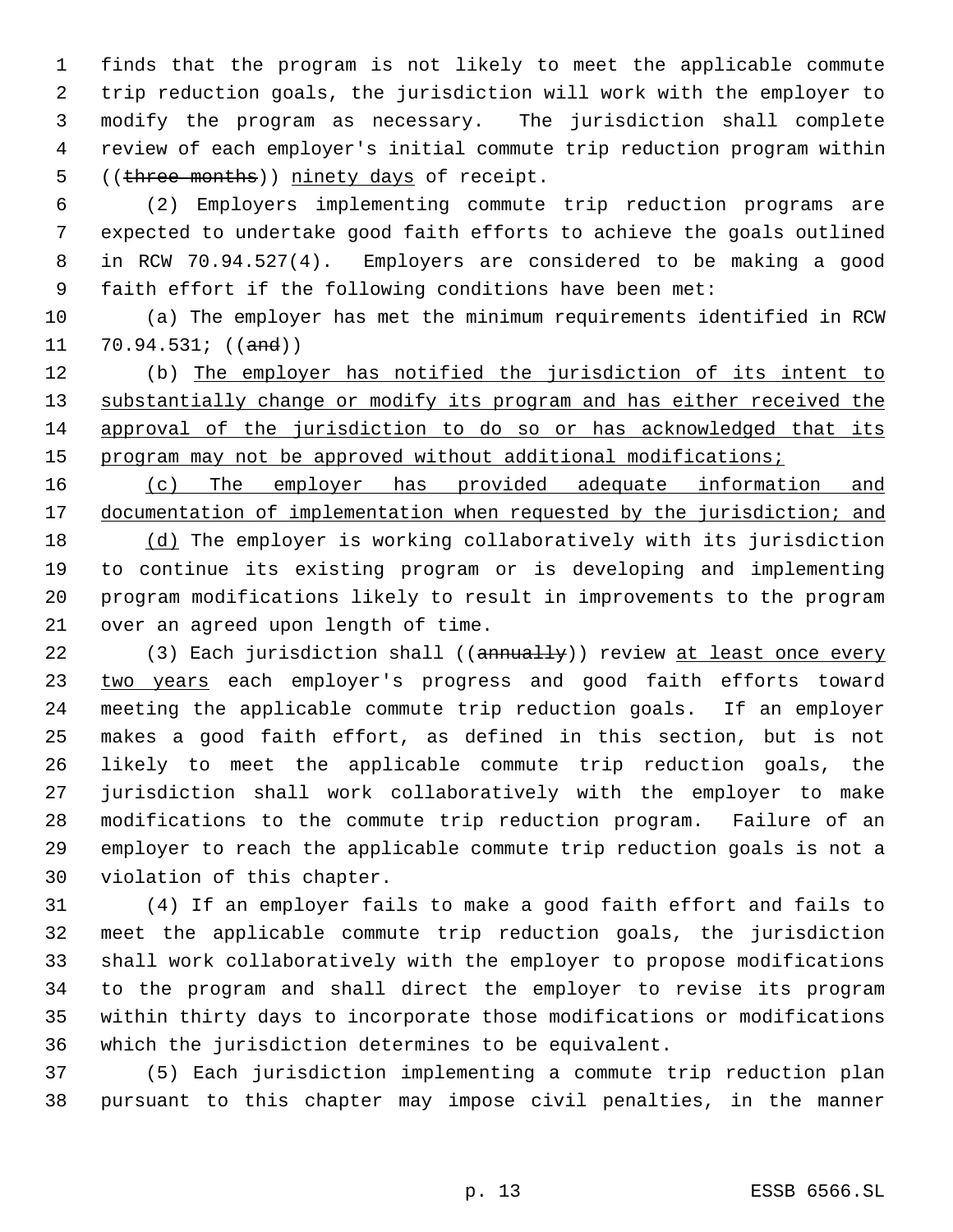provided in chapter 7.80 RCW, for failure by an employer to implement a commute trip reduction program or to modify its commute trip reduction program as required in subsection (4) of this section. No major employer may be held liable for civil penalties for failure to reach the applicable commute trip reduction goals. No major employer shall be liable for civil penalties under this chapter if failure to achieve a commute trip reduction program goal was the result of an inability to reach agreement with a certified collective bargaining agent under applicable laws where the issue was raised by the employer and pursued in good faith.

 (6) Jurisdictions shall notify major employers of the procedures for applying for goal modification or exemption from the commute trip reduction requirements based on the guidelines established by the 14 commute trip reduction ((task force)) board authorized under RCW 70.94.537.

| 16 | Sec. 7. RCW 70.94.537 and 1997 c 250 s 5 are each amended to read    |
|----|----------------------------------------------------------------------|
| 17 | as follows:                                                          |
| 18 | $(1)$ A ((twenty-eight)) sixteen member state commute trip reduction |
| 19 | ((task force)) board is established as follows:                      |
| 20 | (a) The secretary of the department of transportation or the         |
| 21 | secretary's designee who shall serve as chair;                       |
| 22 | (b) ((The director of the department of ecology or the director's    |
| 23 | designee;                                                            |
| 24 | (c) The director of the department of community, trade, and          |
| 25 | economic development or the director's designee;                     |
| 26 | (d) The director of the department of general administration or the  |
| 27 | director's designee;                                                 |
| 28 | (e) Three representatives from)) One representative from the office  |
| 29 | of the governor or the governor's designee;                          |
| 30 | (c) The director or the director's designee of one of the following  |
| 31 | agencies, to be determined by the governor:                          |
| 32 | (i) Department of general administration;                            |
| 33 | (ii) Department of ecology;                                          |
| 34 | (iii) Department of community, trade, and economic development;      |
| 35 | Three representatives from cities and towns or counties<br>(d)       |
| 36 | appointed by the governor for staggered four-year terms from a list  |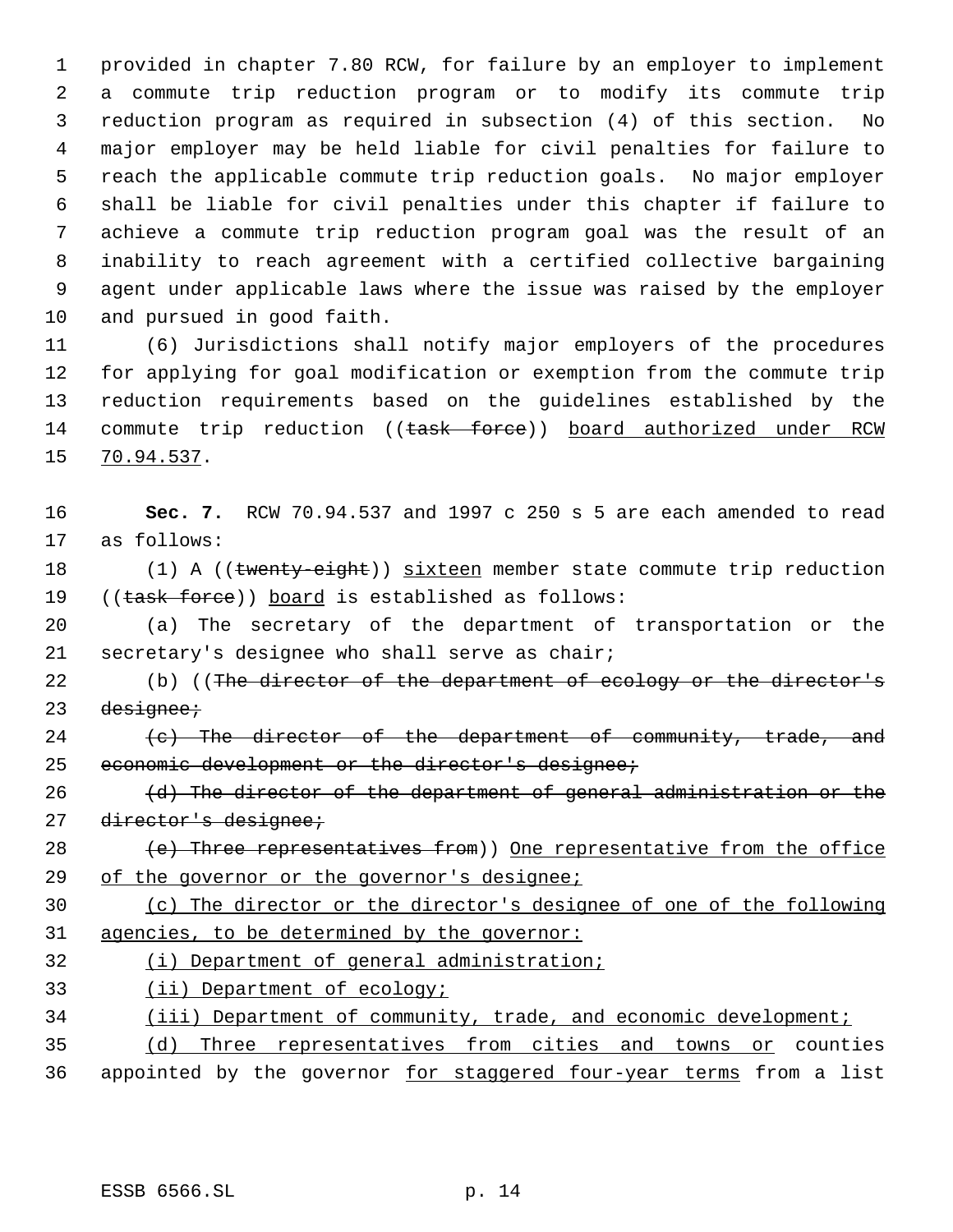1 ((of at least six)) recommended by the association of Washington cities 2 or the Washington state association of counties;

3 (((f) Three representatives from cities and towns appointed by the 4 governor from a list of at least six recommended by the association of 5 Washington cities;

6  $(g)$  Three)) (e) Two representatives from transit agencies appointed 7 by the governor for staggered four-year terms from a list ((of at least 8 six)) recommended by the Washington state transit association;

9 (((h) Twelve)) (f) Two representatives from participating regional 10 transportation planning organizations appointed by the governor for 11 staggered four-year terms;

12 (g) Four representatives of employers at or owners of major 13 worksites in Washington, or transportation management associations, 14 business improvement areas, or other transportation organizations 15 representing employers, appointed by the governor ((from a list 16 recommended by the association of Washington business or other 17 statewide business associations representing major employers, provided 18 that every affected county shall have at least one representative; and 19 (i) Three)) for staggered four-year terms; and

20 (h) Two citizens appointed by the governor for staggered four-year 21 terms.

22 Members of the commute trip reduction ((task force)) board shall 23 serve without compensation but shall be reimbursed for travel expenses 24 as provided in RCW 43.03.050 and 43.03.060. Members appointed by the 25 governor shall be compensated in accordance with RCW 43.03.220. The 26 ((task force)) board has all powers necessary to carry out its duties 27 as prescribed by this chapter. ((The task force shall be dissolved on 28  $Ju1y 1, 2006.$ )

29 (2) By March 1, ((1992)) 2007, the ((commute trip reduction task 30 force)) department of transportation shall establish ((guidelines)) 31 rules for commute trip reduction plans and implementation procedures. 32 The commute trip reduction board shall advise the department on the 33 content of the rules. The ((guidelines)) rules are intended to ensure 34 consistency in commute trip reduction plans and goals among 35 jurisdictions while fairly taking into account differences in 36 employment and housing density, employer size, existing and anticipated 37 levels of transit service, special employer circumstances, and other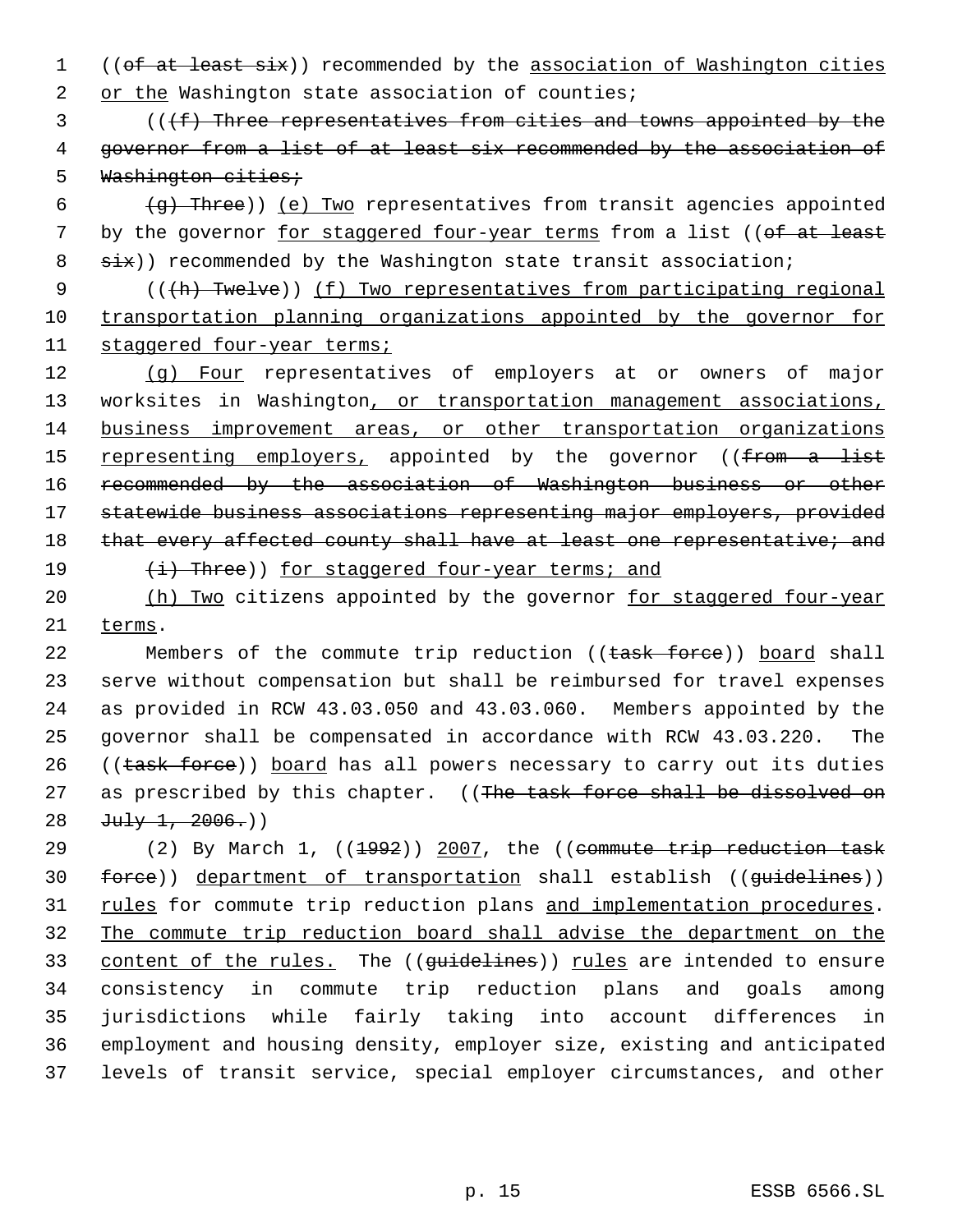1 factors the ((task force)) board determines to be relevant. The 2 ((guidelines)) rules shall include:

 3 (a) Guidance criteria for ((establishing commute trip reduction 4 zones)) growth and transportation efficiency centers;

 (b) ((Methods and information requirements for determining base year values of the proportion of single-occupant vehicle commute trips and the commute trip vehicle miles traveled per employee)) Data measurement methods and procedures for determining the efficacy of commute trip reduction activities and progress toward meeting commute 10 trip reduction plan goals;

11 (c) Model commute trip reduction ordinances;

12 (d) Methods for assuring consistency in the treatment of employers 13 who have worksites subject to the requirements of this chapter in more 14 than one jurisdiction;

 (e) An appeals process by which major employers, who as a result of special characteristics of their business or its locations would be unable to meet the requirements of a commute trip reduction plan, may obtain a waiver or modification of those requirements and criteria for determining eligibility for waiver or modification;

20 (f) ((Methods to ensure that employers shall receive full credit 21 for the results of transportation demand management efforts and commute 22 trip reduction programs which have been implemented by major employers 23 prior to the base year;

 $24$   $\left\{\right.$   $\left\{\right.$   $\right\}$  Alternative commute trip reduction goals for major employers 25 which cannot meet the goals of this chapter because of the unique 26 nature of their business;

27 (h) Alternative commute trip reduction goals for major employers 28 whose worksites change and who contribute substantially to traffic 29 congestion in a trip reduction zone; and

30 (i) Methods to insure that employers receive credit for scheduling 31 changes enacted pursuant to the criteria identified in RCW  $32 \quad 70.94.527(11).$ 

 $(3)$  Establishment of a process for determining the state's affected areas, including criteria and procedures for regional transportation planning organizations in consultation with local jurisdictions to propose to add or exempt urban growth areas;

37 (g) Listing of the affected areas of the program to be done every 38 four years as identified in subsection (5) of this section;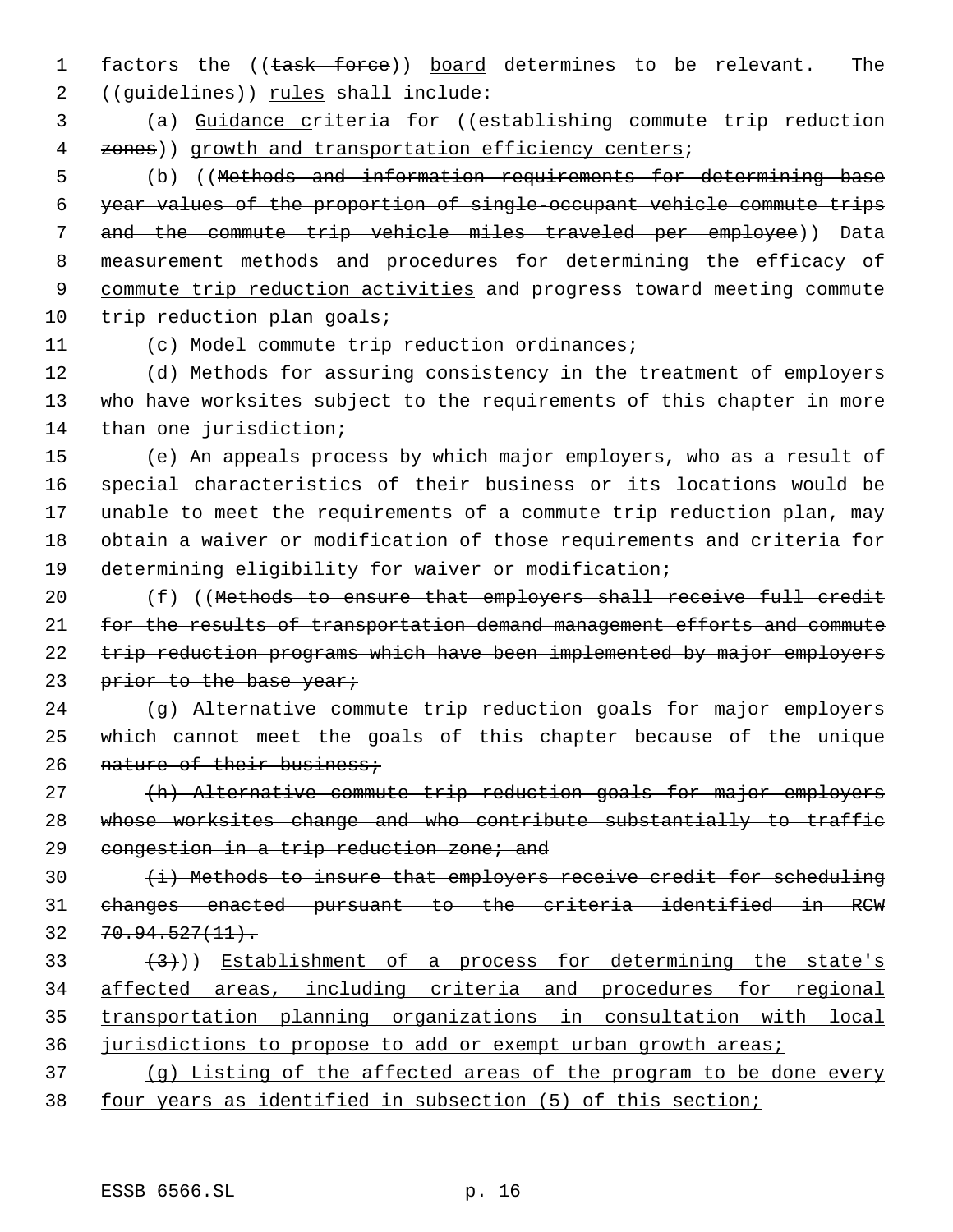(h) Establishment of a criteria and application process to determine whether jurisdictions that voluntarily implement commute trip reduction are eligible for state funding;

 (i) Guidelines and deadlines for creating and updating local commute trip reduction plans, including guidance to ensure consistency between the local commute trip reduction plan and the transportation demand management strategies identified in the transportation element in the local comprehensive plan, as required by RCW 36.70A.070.

 (j) Guidelines for creating and updating regional commute trip reduction plans, including guidance to ensure the regional commute trip reduction plan is consistent with and incorporated into transportation demand management components in the regional transportation plan;

 (k) Methods for regional transportation planning organizations to 14 evaluate and certify that designated growth and transportation 15 efficiency center programs meet the minimum requirements and are eligible for funding;

# (l) Guidelines for creating and updating growth and transportation 18 efficiency center programs; and

 (m) Establishment of statewide program goals. The goals shall be designed to achieve substantial reductions in the proportion of single-occupant vehicle commute trips and the commute trip vehicle miles traveled per employee, at a level that is projected to improve the mobility of people and goods by increasing the efficiency of the state highway system.

 (3) The board shall create a state commute trip reduction plan that shall be updated every four years as discussed in subsection (5) of this section. The state commute trip reduction plan shall include, but is not limited to: (a) Statewide commute trip reduction program goals that are designed to substantially improve the mobility of people and goods; (b) identification of strategies at the state and regional levels to achieve the goals and recommendations for how transportation demand management strategies can be targeted most effectively to support commute trip reduction program goals; (c) performance measures for assessing the cost-effectiveness of commute trip reduction 35 strategies and the benefits for the state transportation system; and (d) a sustainable financial plan. The board shall review and approve regional commute trip reduction plans, and work collaboratively with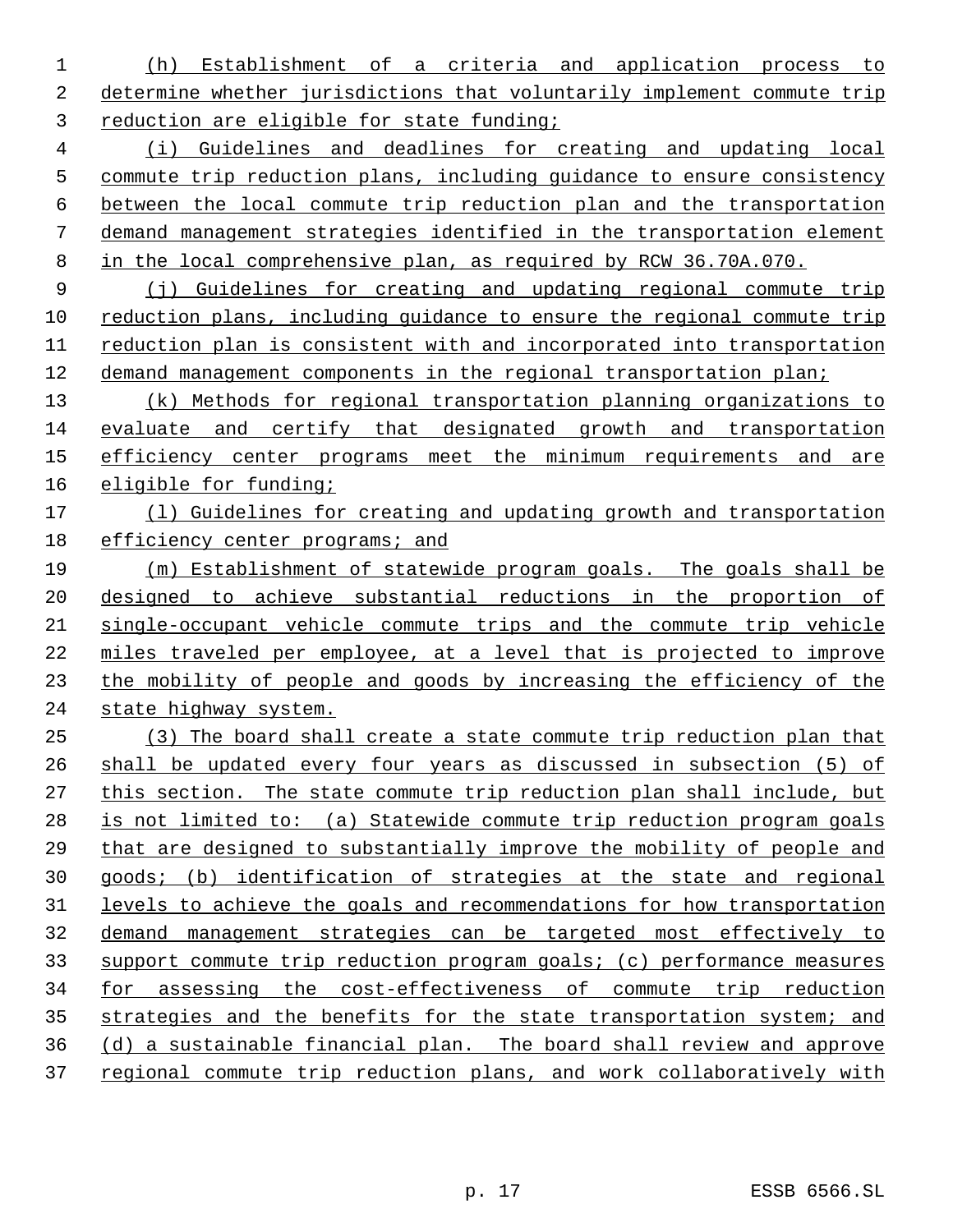regional transportation planning organizations in the establishment of the state commute trip reduction plan.

 (4) The ((task force)) board shall work with affected jurisdictions, major employers, and other parties to develop and implement a public awareness campaign designed to increase the effectiveness of local commute trip reduction programs and support achievement of the objectives identified in this chapter.

8 (((4) The task force shall assess the commute trip reduction options available to employers other than major employers and make 10 recommendations to the legislature by October 1, 1992. The recommendations shall include the minimum size of employer who shall be 12 required to implement trip reduction programs and the appropriate 13 methods those employers can use to accomplish trip reduction goals.))

 (5) The board shall evaluate and update the commute trip reduction 15 program plan and recommend changes to the rules every four years, with 16 the first assessment report due July 1, 2011, to ensure that the latest 17 data methodology used by the department of transportation is incorporated into the program and to determine which areas of the state should be affected by the program. The board shall review the definition of a major employer no later than December 1, 2009. The board shall regularly identify urban growth areas that are projected to be affected by this act in the next four-year period and may provide advance planning support to the potentially affected jurisdictions.

24 (6) The ((task force)) board shall review progress toward implementing commute trip reduction plans and programs and the costs and benefits of commute trip reduction plans and programs and shall 27 make recommendations to the legislature and the governor by December 1, ((1995, December 1, 1999, December 1, 2001, December 1, 2003, and 29 December 1, 2005)) 2009, and every two years thereafter. In assessing 30 the costs and benefits, the ((task force)) board shall consider the costs of not having implemented commute trip reduction plans and programs with the assistance of the transportation performance audit 33 board authorized under chapter 44.75 RCW. The ((task force)) board shall examine other transportation demand management programs nationally and incorporate its findings into its recommendations to the legislature. The recommendations shall address the need for continuation, modification, or termination or any or all requirements 38 of this chapter. ((The recommendations made December 1, 1995, shall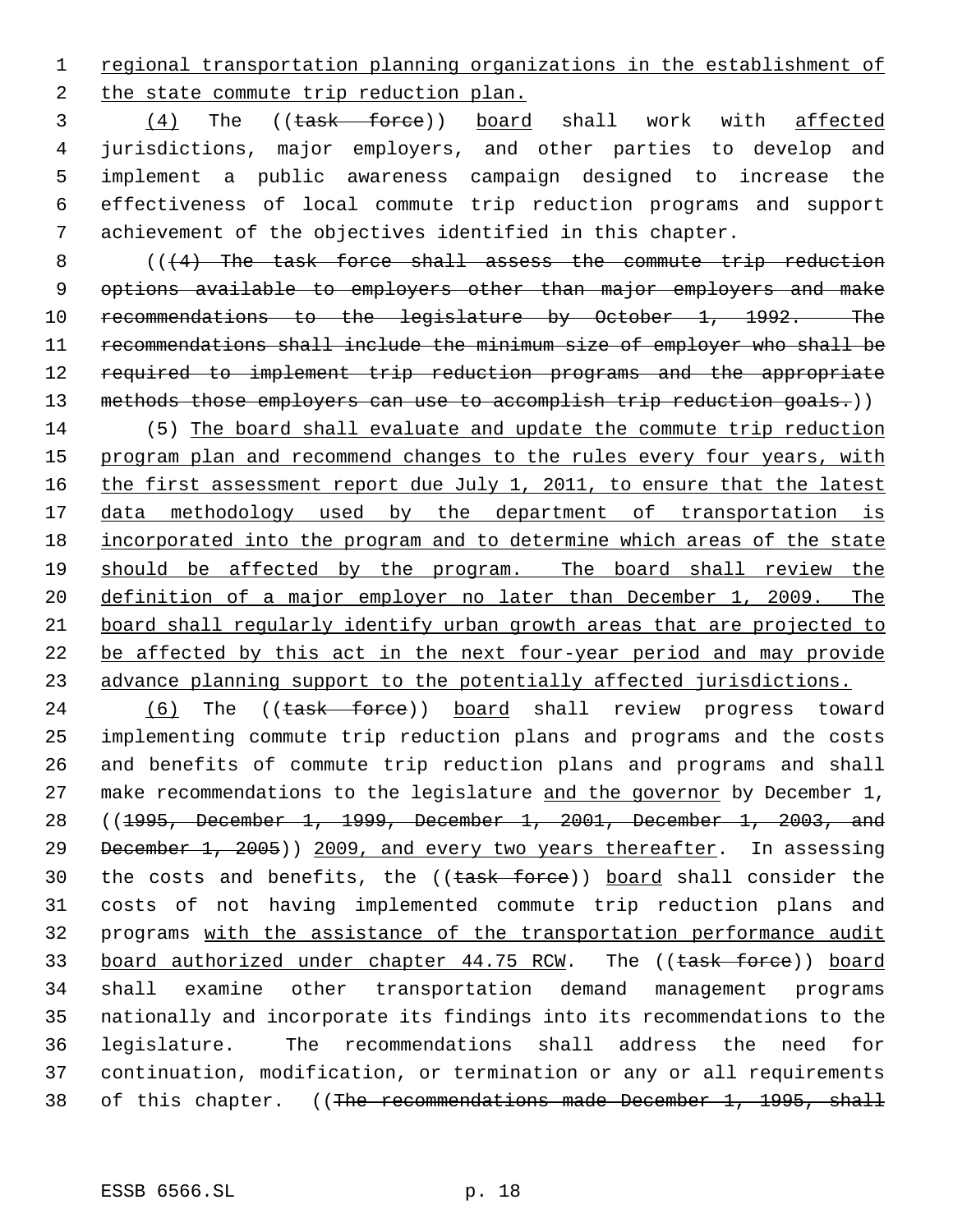include recommendations regarding extension of the requirements of this chapter to employers with fifty or more full-time employees at a single worksite who begin their regular work day between 6:00 a.m. and 9:00 4 a.m. on weekdays for more than twelve continuous months.))

 (7) The board shall invite personnel with appropriate expertise from state, regional, and local government, private, public, and nonprofit providers of transportation services, and employers or owners 8 of major worksites in Washington to act as a technical advisory group. 9 The technical advisory group shall advise the board on the implementation of local and regional commute trip reduction plans and programs, program evaluation, program funding allocations, and state rules and guidelines.

 **Sec. 8.** RCW 70.94.541 and 1996 c 186 s 515 are each amended to read as follows:

 (1) ((A technical assistance team shall be established under the direction of the department of transportation and include 17 representatives of the department of ecology.)) The ((team)) department of transportation shall provide staff support to the commute 19 trip reduction ((task force)) board in carrying out the requirements of RCW 70.94.537 ((and to the department of general administration in 21 carrying out the requirements of RCW 70.94.551)).

22 (2) The ((team)) department of transportation shall provide 23 technical assistance to regional transportation planning organizations, counties, cities, and towns, the department of general administration, other state agencies, and other employers in developing and implementing commute trip reduction plans and programs. The technical 27 assistance shall include: (a) Guidance in ((determining base and subsequent year values of single-occupant vehicle commuting proportion and commute trip reduction vehicle miles traveled to be used in determining progress in attaining plan goals)) single measurement methodology and practice to be used in determining progress in attaining plan goals; (b) developing model plans and programs appropriate to different situations; and (c) providing consistent training and informational materials for the implementation of commute 35 trip reduction programs. Model plans and programs, training, and informational materials shall be developed in cooperation with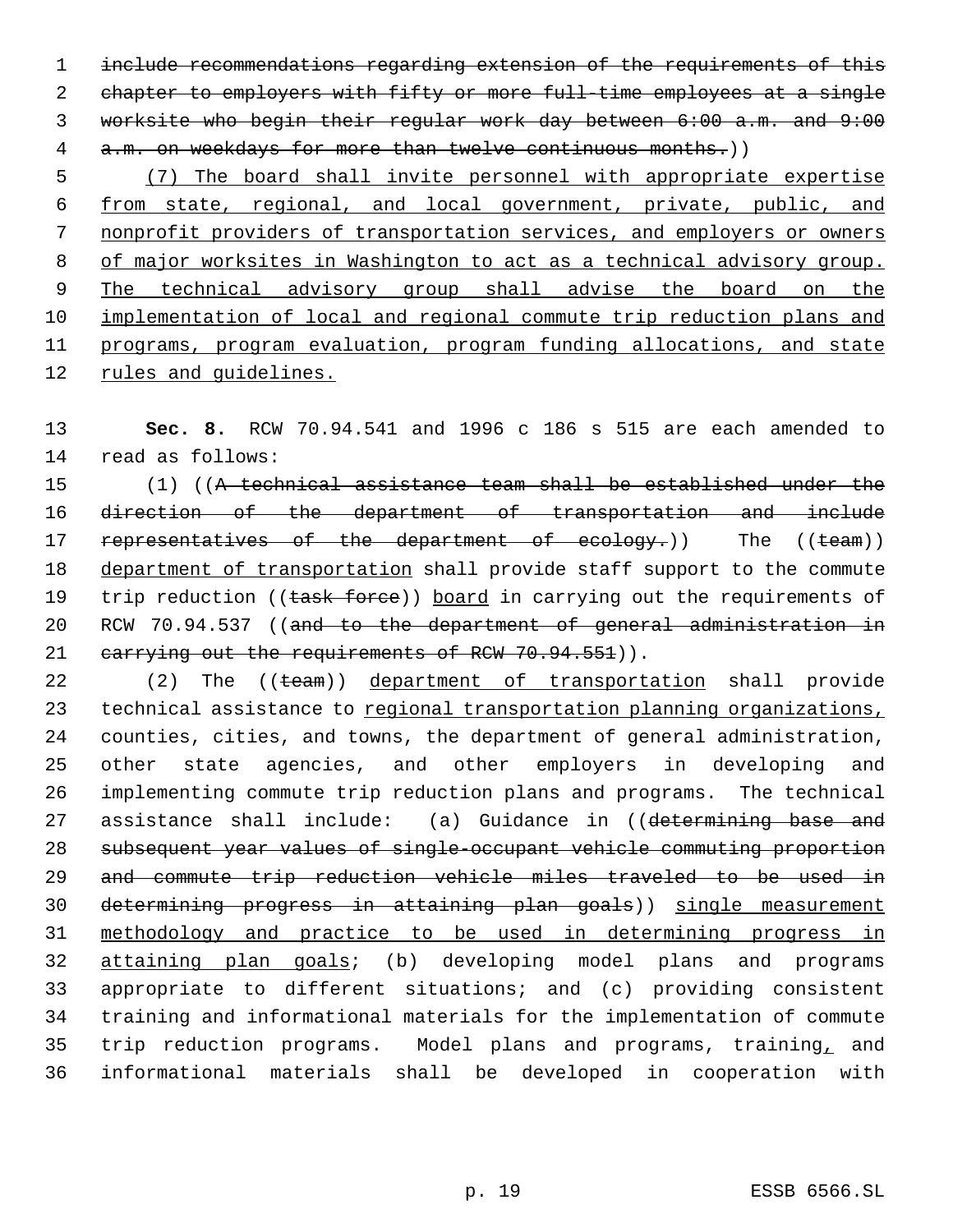representatives of regional transportation planning organizations, local governments, transit agencies, and employers.

 (3) In carrying out this section the department of transportation may contract with statewide associations representing cities, towns, and counties to assist cities, towns, and counties in implementing commute trip reduction plans and programs.

 **Sec. 9.** RCW 70.94.544 and 2001 c 74 s 1 are each amended to read as follows:

 A portion of the funds made available for the purposes of this 10 chapter shall be used to fund the commute trip reduction ( $(\text{task-force}))$ ) 11 board in carrying out the responsibilities of RCW ((70.94.541)) 12 70.94.537, and the ((interagency technical assistance team)) department of transportation, including the activities authorized under RCW 14 70.94.541(2), and to assist regional transportation planning 15 organizations, counties, cities, and towns implementing commute trip reduction plans. The commute trip reduction board shall determine the 17 allocation of program funds made available for the purposes of this chapter to regional transportation planning organizations, counties, 19 cities, and towns implementing commute trip reduction plans. If state funds for the purposes of this chapter are provided to those jurisdictions implementing voluntary commute trip reduction plans, the 22 funds shall be disbursed based on criteria established by the commute 23 trip reduction board under RCW 70.94.537.

 **Sec. 10.** RCW 70.94.547 and 1991 c 202 s 18 are each amended to read as follows:

 The legislature hereby recognizes the state's crucial leadership role in establishing and implementing effective commute trip reduction programs. Therefore, it is the policy of the state that the department 29 of general administration and other state agencies, including institutions of higher education, shall aggressively develop substantive programs to reduce commute trips by state employees. Implementation of these programs will reduce energy consumption, congestion in urban areas, and air and water pollution associated with automobile travel.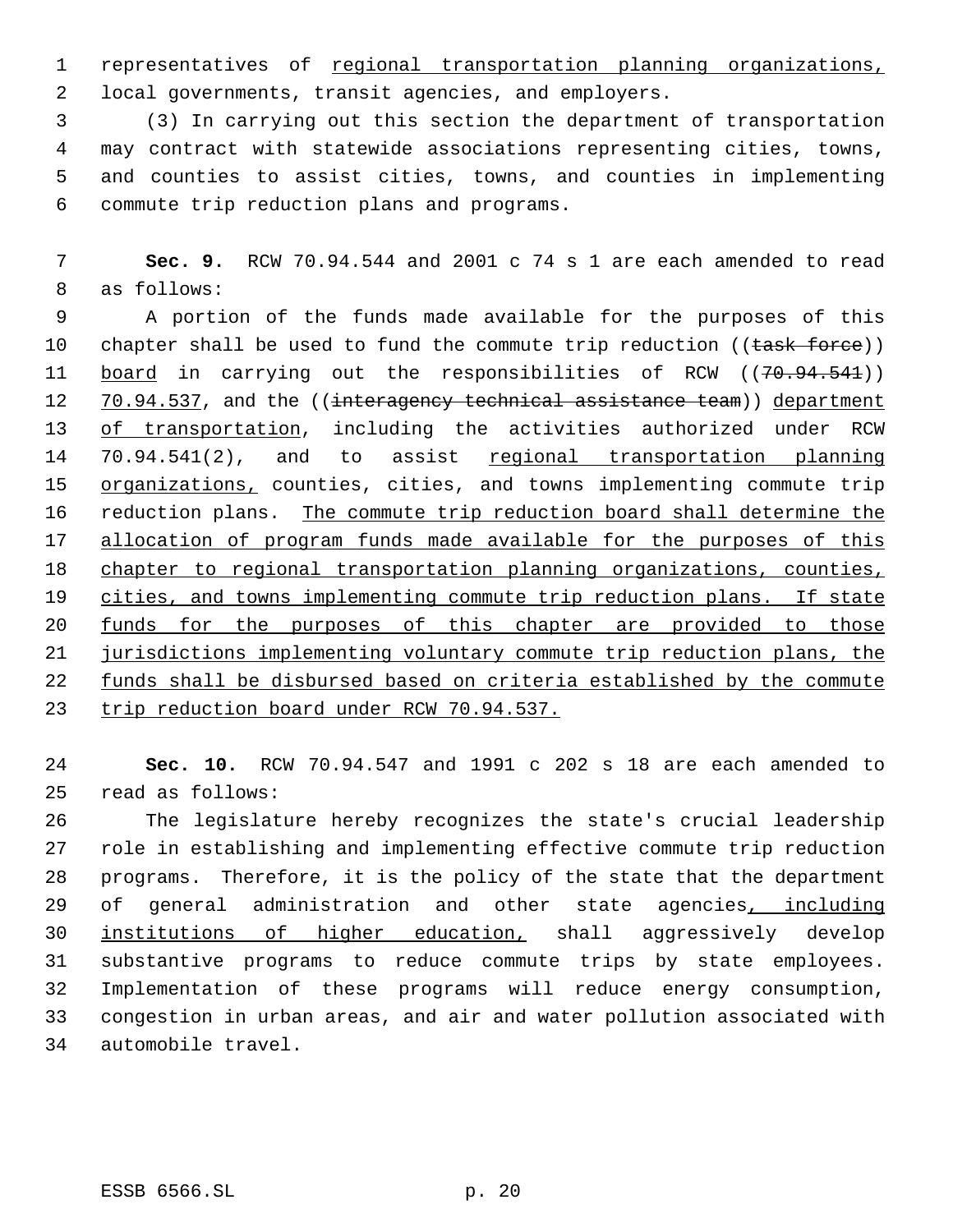1 **Sec. 11.** RCW 70.94.551 and 1997 c 250 s 6 are each amended to read 2 as follows:

 3 (1) The director of ((general administration, with the concurrence 4 of an interagency task force established for the purposes of this 5 section, shall coordinate a commute trip reduction plan for state 6 agencies which are phase 1 major employers by January 1, 1993)) the 7 department of general administration may coordinate an interagency 8 board for the purpose of developing policies or guidelines that promote 9 consistency among state agency commute trip reduction programs required 10 by RCW 70.94.527 and 70.94.531. The ((task force)) board shall include 11 representatives of the departments of transportation  $((and))_L$  ecology<sub>1</sub> 12 and community, trade, and economic development and such other 13 departments and interested groups as the director of the department of 14 general administration determines to be necessary ((to be generally 15 representative of state agencies. The state agency plan shall be 16 consistent with the requirements of RCW 70.94.527 and 70.94.531 and 17 shall be developed in consultation with state employees, local and 18 regional governments, local transit agencies, the business community, 19 and other interested groups. The plan shall consider and recommend)). 20 Policies and guidelines shall be applicable to all state agencies 21 including but not limited to policies and guidelines regarding parking 22 and parking charges, employee incentives for commuting by other than 23 single-occupant automobiles, flexible and alternative work schedules, 24 alternative worksites, and the use of state-owned vehicles for car and 25 van pools and quaranteed rides home. The ((plan)) policies and 26 guidelines shall also consider the costs and benefits to state agencies 27 of achieving commute trip reductions and consider mechanisms for 28 funding state agency commute trip reduction programs. ((The department 29 shall, within thirty days, submit a summary of its plan along with 30 certification of adoption to the commute trip reduction task force 31 established under RCW 70.94.537.)

 (2) ((Not more than three months after the adoption of the commute trip reduction plan, each state agency shall, for each facility which is a major employer, develop a commute trip reduction program. The program shall be designed to meet the goals of the commute trip reduction plan of the county, city, or town or, if there is no local commute trip reduction plan, the state. The program shall be consistent with the policies of the state commute trip reduction plan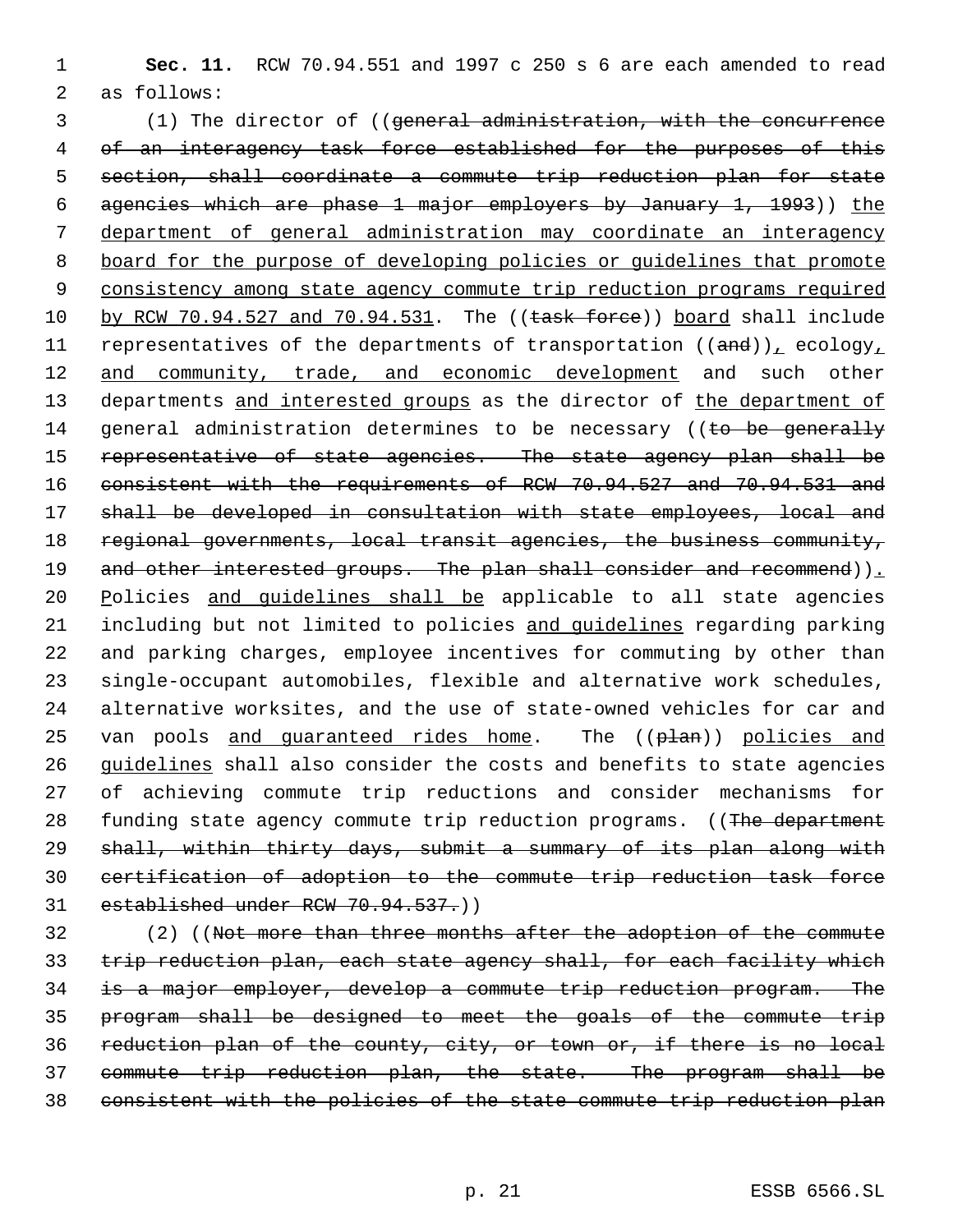1 and RCW 70.94.531. The agency shall submit a description of that program to the local jurisdiction implementing a commute trip reduction plan or, if there is no local commute trip reduction plan, to the department of general administration. The program shall be implemented 5 not more than three months after submission to the department. Annual 6 reports required in RCW 70.94.531(2)(c) shall be submitted to the local jurisdiction implementing a commute trip reduction plan and to the department of general administration. An agency which is not meeting 9 the applicable commute trip reduction goals shall, to the extent 10 possible, modify its program to comply with the recommendations of the 11 local jurisdiction or the department of general administration.

 $(3)$ )) State agencies sharing a common location (( $\text{max}$ )) in affected 13 urban growth areas where the total number of state employees is one hundred or more shall, with assistance from the department of general 15 administration, develop and implement a joint commute trip reduction program ((or may delegate the development and implementation of the commute trip reduction program to the department of general 18 administration)). The worksite shall be treated as specified in RCW 70.94.531 and 70.94.534.

 $((+4))$   $(3)$  The department of general administration ( $(i+n)$  consultation with the state technical assistance team)) shall review the initial commute trip reduction program of each state agency subject to the commute trip reduction plan for state agencies to determine if the program is likely to meet the applicable commute trip reduction goals and notify the agency of any deficiencies. If it is found that the program is not likely to meet the applicable commute trip reduction 27 goals, the ((team)) department of general administration will work with the agency to modify the program as necessary.

 ( $(\overline{\smash{+5}})$  For each agency subject to the state agency commute trip reduction plan, the department of general administration in consultation with the technical assistance team shall annually review progress toward meeting the applicable commute trip reduction goals. If it appears an agency is not meeting or is not likely to meet the applicable commute trip reduction goals, the team shall work with the agency to make modifications to the commute trip reduction program.

36  $(6)$ ) (4) Each state agency implementing a commute trip reduction plan shall report at least once per year to its agency director on the performance of the agency's commute trip reduction program as part of